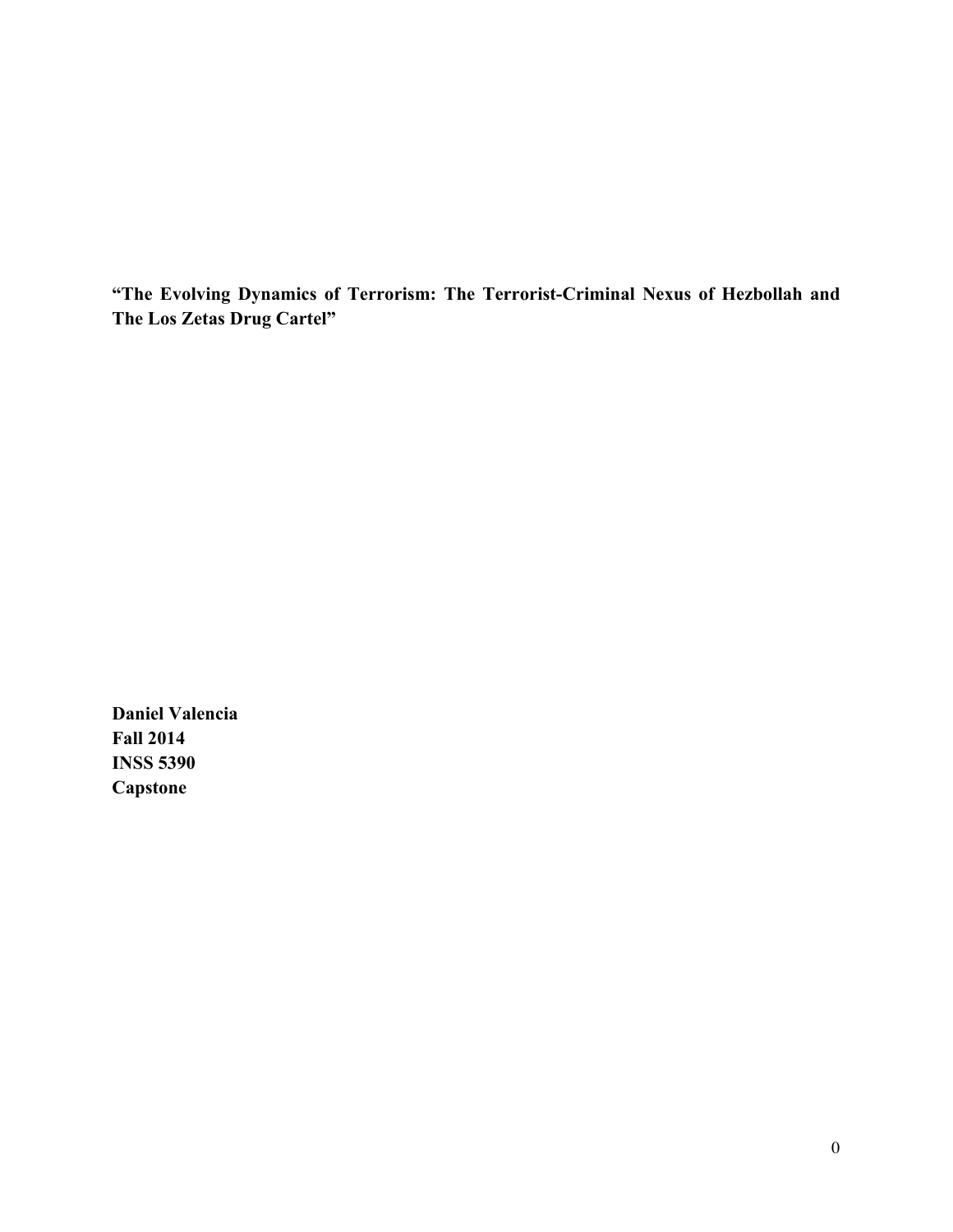**Research Question:** Has Hezbollah infiltrated the United States of America through an alliance with the Los Zetas cartel?

## **Introduction**

"Transnational crime will be a defining issue of the  $21<sup>st</sup>$  century for policymakers—as defining as the Cold War was for the  $20<sup>th</sup>$  century and colonialism was for the  $19<sup>th</sup>$ . Terrorists and transnational crime groups will proliferate because these crime groups are major beneficiaries of globalization. They take advantage of increased travel, trade, rapid money movements, telecommunications and computer links, and are well positioned for growth"

- Louise I. Shelley (Hesterman, 2013, p.7)

Transnational criminal organizations and terrorist groups operate differently. Their goals are different and their methodologies contrast greatly. However, both entities are dangerous and highly volatile actors in the realm of global trade and global security. Terrorism remains the number one threat the world faces. Transnational criminal organizations or (TCOs) remain a emerging threat but not quite at the scale of certain terrorist groups. The evolving infrastructures of many countries have allowed these types of groups to engage in new opportunities and seek new sponsors and business affiliates.

Alliances and partnerships have existed between gangs and TCOs for quite some time now. Terrorist groups as well engage in partnerships to help benefit their cause if need be. Terrorist groups have been seeking partnerships not just with other terrorist groups and actors, now they have affiliated themselves with TCOs across the globe. This poses new risks for global security in many different domains such as: Economic, Military, International and Diplomatic domains. Since the collapse of the Soviet Union, TCOs have spread internationally at an exponentially alarming rate. These groups are engaged in the illicit trafficking of weapons, drugs and humans, as well as money laundering and exerting political influence over politicians who are susceptible to corruption.

An alliance between terrorist groups and TCOs allows these types of illicit activities to maintain a level of consistency in our world today. Terrorist groups require a source of revenue to initiate their plans of action. Those that are not domiciled within a state that sponsors terrorism, seek out other forms of revenue. Transnational criminal organizations offer an enticing business venture. The illicit trafficking of arms and drugs alone generates millions of dollars for some of these groups. This allows terrorist groups to generate a profit for their desired plans. The TCOs on the other hand are able to learn and practice the fear inducing tactics that the terrorist groups force on the international community. This deadly alliance of sorts allows these types of groups to exchange business models for violent and illegal purposes.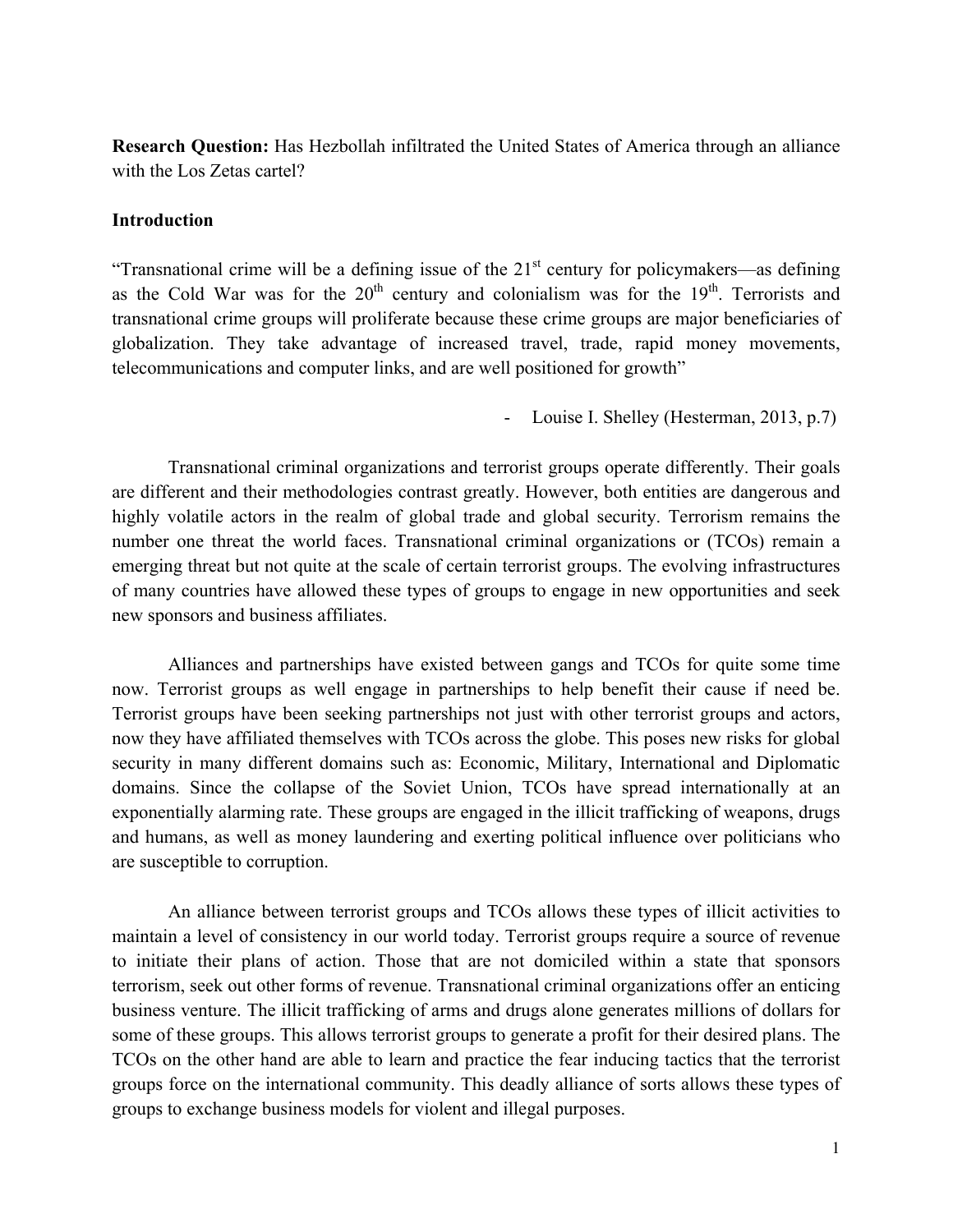There is one particular alliance between the Lebanon based Hezbollah and the Mexican Drug Trafficking Organization known as Los Zetas that is particularly prominent and hazardous to the United States. In order to demonstrate the dangers that this alliance possesses, I will give a brief background on Hezbollah and the Los Zetas drug cartel. I have examined many reports and articles written by professionals in the fields of counter-terrorism, intelligence analysis, foreign relations, and transnational organized crime. It is my belief that based on the evidence that exists through open source collection that Los Zetas are working with Hezbollah in a terrorist-criminal nexus.

## **Hezbollah**

Hezbollah ("Party of God") was formed in 1982 in Lebanon in response to the Israeli invasion of Lebanon during the fifteen year war. It is a Shia terrorist group that advocates Shia empowerment on a global scale. Their loyalty has always been to the cleric regime of Iran and the Ayatollah Ruholla Khomeini. They support various militant groups in their cause against western interests. On July 23, 2013, The European Union designated Hezbollah's military wing a terrorist organization. Hezbollah's existence is threatening to national security due to their involvement in numerous anti-U.S. terrorist attacks including suicide truck bombings of the U.S. embassy in Beirut in April 1983, the U.S. Marine barracks in Beirut in October 1983, and the U.S. Embassy annex in Beirut in September 1984. These are just a few of the attacks that they have been involved with.

The declaration of Hezbollah as a terrorist organization "was a long overdue step making clear to Lebanon's Party of God that it will pay a political price for continued acts of terrorism" (Levitt, 2013). Hezbollah are known for its armed activities, but it also runs one of the largest most complex and sophisticated criminal networks in the world. Hassam Yaccoub, a dual Swedish –Lebanese citizen and Hezbollah operative was sentenced to four years in prison. Hassam Yaccoub was convicted for his participation in an organized crime group and the preparation of criminal operations. The judiciary panel declared; "It has been proven that Hezbollah is an organization that operates under complete secrecy… There is no doubt that this group has multiple members and proceeds with various activities, including military training of its members. Therefore the court rules that Hezbollah acts as a criminal organization"" (Levitt, 2013).

Hezbollah's involvement with crime came to fruition due to its need for funding. They were facing financial insecurity from affiliates in Tehran and Damascus. Hezbollah was reportedly receiving upwards of \$100 and \$200 million annually from Iran and additional resources from Syria. However, in the past few years these allies have not been able to produce as much financial support. It is because of this lack of funding that Hezbollah has turned to criminal activities.

Hezbollah conducts criminal operations across the globe. They have formed alliances with multiple countries in Latin America. One alliance in particular that has received attention as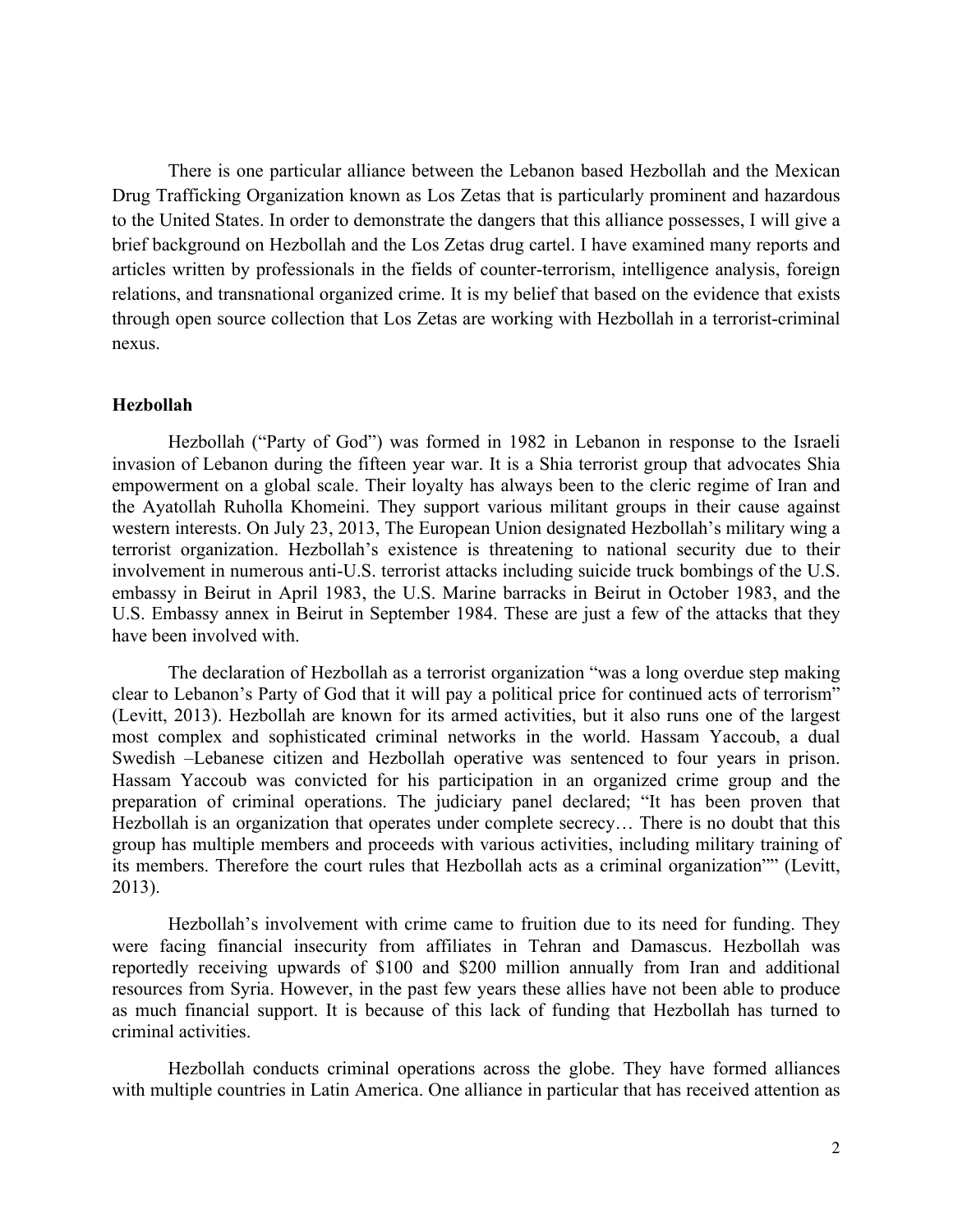of late is with the "Los Zetas" drug cartel or drug trafficking organization (DTO) in Mexico. Hezbollah has created a criminal syndicate of drug trafficking through some of Mexico's most well connected global drug dealers. This new partnership has assisted in laundering between \$850 and \$900 million.

# **Los Zetas**

The "Los Zetas" drug cartel has been one of the most, if not the most, dangerous and powerful drug cartels in Mexico. Mexico has been the center for "narco-wars" for the past 7 years and has produced some of the most vicious cartels and drug trafficking organizations in the world. It is widely believed that they have now begun associating with terrorist groups and Islamic fundamentalist groups. Hezbollah is one of these affiliates. Hezbollah as well as certain elements of the Iranian Quds force are cooperating with cartels like Los Zetas, the most sophisticated drug cartel in Mexico. This unit does not fear or hide from any kind of law enforcement, rather they engage them.

Los Zetas are the fastest growing DTO in Mexico. They are the first of the DTOs to implement the internet in their strategies, to savagely behead many innocent civilians for the purpose of sending a message and to air drop propaganda leaflets (Hesterman, 2013, p.171). The Los Zetas cartel is a unique group of individuals. This groups has gone "rogue" and has utilized its specialized skills, equipment and training against the United States. The Zetas have an estimated 2,000 members and it is increasing. In its core, the members are comprised of former members of the Grupo Aeromovil de Fuerzas Especiales or the GAFE. The GAFE is known as the Special Forces arm of the Mexican military.

The former GAFE members have all received specialized training in fields such as jungle, amphibious and urban combat from some of the best counter-terrorism and counterinsurgency units in the globe. They have the ability to blend in and operate in foreign territories. Their role in the past was to protect security officials and important buildings to assisting the government in dismantling drug cartels. It is evident that this unit has one of the most distinguished resumes in all of Mexico. The Zetas were the execution arm of the Gulf Cartel. They initiated "hit squads" to kill the "enemy" which were mainly law enforcement officers and rival gang members. Hesterman writes, "Although other paramilitary groups or "enforcement groups" are present in those cartels, such as the CJNG (Knights Templar), the DEA labeled the Los Zetas as "the most technologically advanced, sophisticated and violent" (Hesterman, 2013, p.142).

In 2006, the Zetas broke away from the Gulf cartel and since have spread across 17 states in Mexico. Their rivals in practice the Sinaloa Cartel are believed to be in 16 states across Mexico. This is despite taking heavy blow to their leadership. The Zetas remain constant and vigilant in their drug trafficking activities and brutal tactics.

The Zetas have taken interest in international terrorist groups to model their businesses practices and tactics. One of these groups is Hezbollah. Hezbollah is a dangerous entity in Lebanon and Syria that has cemented itself in the country's politics and military domains. They are a hostile but respected group in the Middle East. The Zetas have been influenced by their ideals and strategies. Hezbollah in turn has had a presence in central and south America for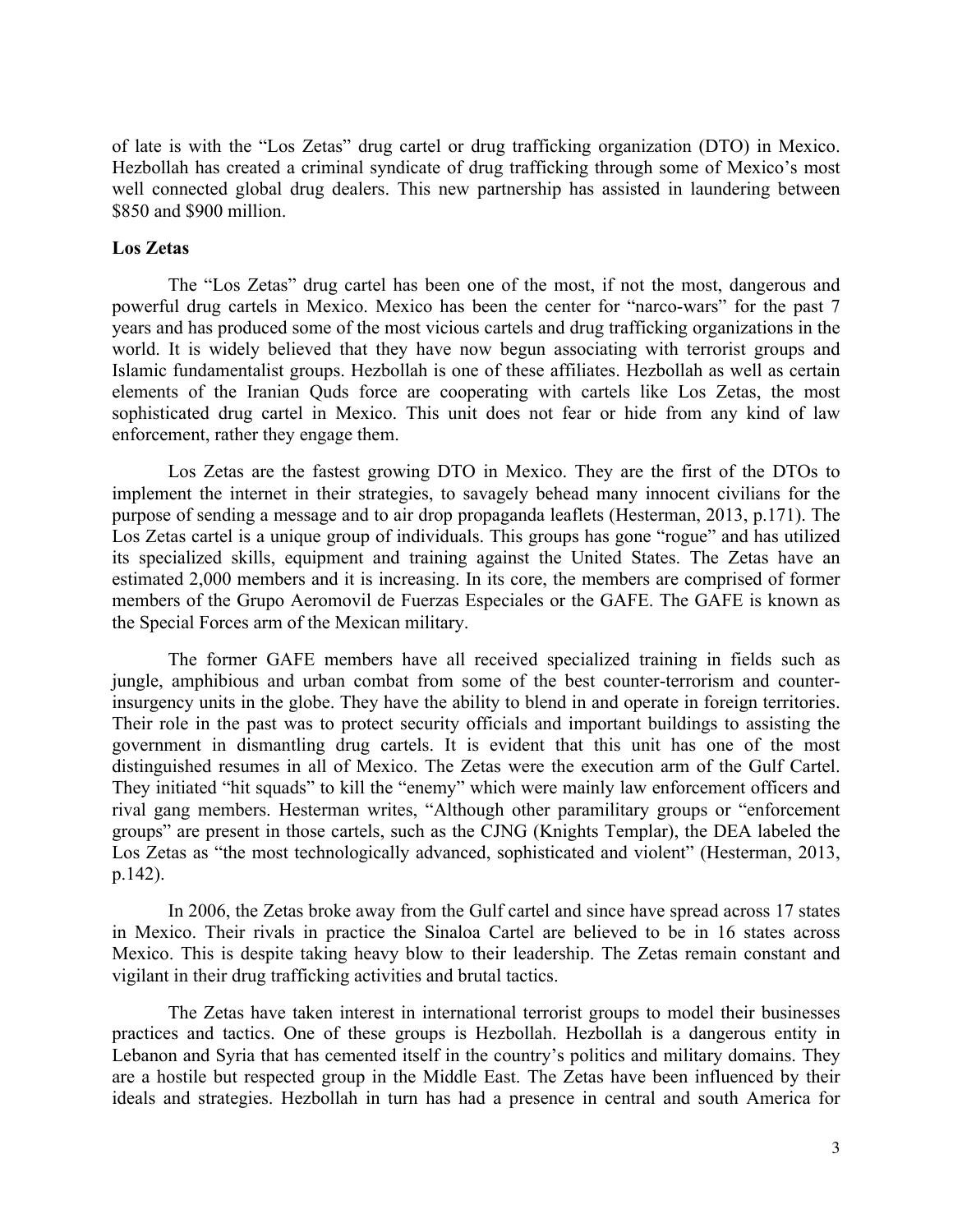nearly two decades now. The link between Hezbollah and Los Zetas has been relatively new but is being carefully analyzed and explored.

# **Terrorist-Criminal Nexus**

This deadly alliance between a crime syndicate and a terrorist organization is extremely alarming due to the proximity of the operations and the resource capabilities of both entities. "The combination of power hungry cartels like Los Zetas and terrorist organizations like Hezbollah, who want a presence in North America, in or near the United States inhibit U.S. companies from wanting to conduct business in Mexico, and should not remain unnoticed" (Rosenthal, 2013). Hezbollah and Iran have been concentrating on developing a presence in Latin America for the past nine years. The focus was on forming relationships with Mexican drug cartels and establishing a residence with the aid of the cartels. The Mexican cartels have gained a dangerous ally by sympathizing with Hezbollah's cause.

The drug trade generates millions of dollars every year and the United States is the largest consumer of illegal narcotics. It is appealing for many transnational criminal organizations to engage in drug trafficking through the drug cartels. Hezbollah is no exception. They have exerted their influence in their country. Their attempts to become assimilated speak great volumes about their resolve to infiltrate the United States. Islamic missionaries have been increasing in quantity over the last few years. The Islamist influence is evident in their adaptation to the Mexican culture and peaceful development co operations.

The threat of an attack by Hezbollah against the United States has always been present. It has only become much more realistic in these last ten years due to their spread of activity and influence in Latin America and Mexico. Their criminal activities and alliances with drug trafficking organizations such as "Los Zetas" illustrates a growing and dormant threat from south of the border. However, I believe that this threat is no longer dormant but real. Over the past decade Hezbollah has displayed a pattern of targeting U.S. interests and assets throughout Latin America.

A recent example of their resolve shows that Iran's Qud forces attempted to recruit members of the "Los Zetas" cartel to assassinate the Saudi Ambassador to the United States. Hezbollah's drug trafficking and money laundering businesses have reached the U.S. in the form of Lebanese and U.S. businesses. These businesses have been involved in a Hezbollah controlled global network that launders millions of dollars in criminal proceeds from U.S. to West Africa.

The increasing presence of middle-eastern terrorist groups in Mexico presents an alarming scenario, where planted terrorists integrate and assimilate with the culture of the country and cross the border. This is a reality and it has only evolved in practice. When transnational criminal organizations work with terrorist groups, they exhibit a unique and amorphous ability to adapt and evolve to international laws. It is imperative for intelligence analysts to fully analyze and investigate all possibilities of this alliance.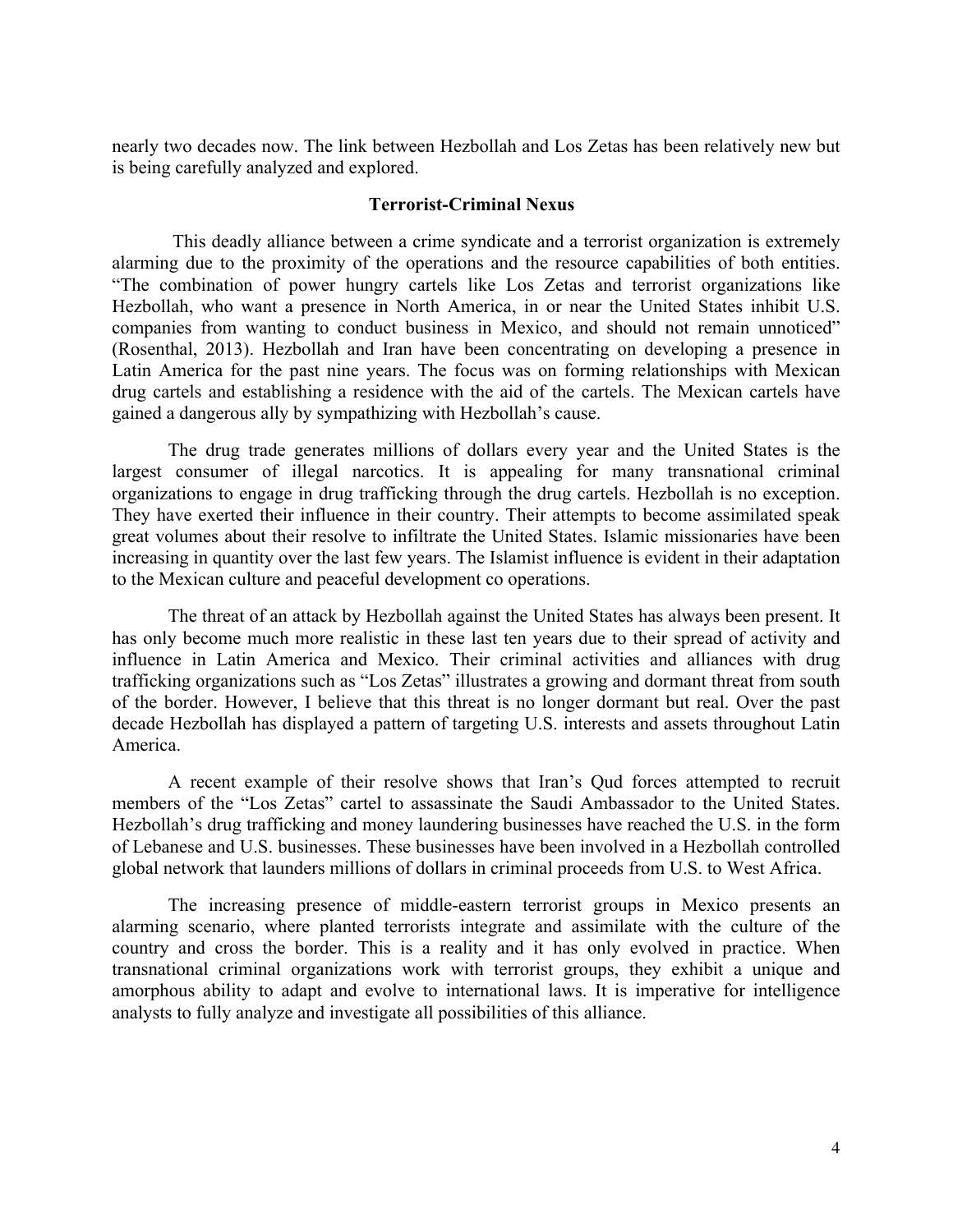## **Explanation and Relevance**

The terrorist-criminal nexus of Hezbollah and Los Zetas implies that terrorists are now seeking new ways to generate money for terrorist operations. This specific relationship between these two groups must be investigated to identify the networks that apparently are operating already in the U.S.

The alliance between the Lebanese group Hezbollah and the Mexican drug cartel "Los Zetas" has serious implications for national security. Immigration and drug trafficking alone make up a large proportion of this problem. This represents another adaptation of transnational criminal organizations and terrorist organizations in their evolving business ventures. This partnership is significant because it illustrates the lengths that each entity is willing to go to in order to advance their goals.

One of the characteristics of the party known as Hezbollah is their anti-western philosophy. The "Party of God" grows closer to reaching the capability to attack the United States from within its own borders. This strategy is made possible because of their growing networks and business ventures with criminal organizations across Latin America. Hezbollah has grown more and more perilous under the radar of the intelligence analysts because of their involvement in past bombings of U.S. Embassies and support of militant groups in allying nations. Venezuela and Chile are hosts to Hezbollah bases already and several more countries have already been supporting their party.

Mexico makes these business ventures all the more deadly because of their proximity just south of the United States border. Hezbollah cooperating with a drug trafficking organization such as "Los Zetas" implies that there are and will be countless new risks involved if action is not taken immediately. Hezbollah has been involved with the drug trade for years and have sustained substantial profits from the illicit activity. This type of operation only seeks to contribute to Hezbollah's cause to attack the United States and infiltrate its national security apparatus.

The Los Zetas cartel remains the most sophisticated and one of the most dangerous and powerful drug cartels in Mexico. Their reluctance to adhere to the Mexican authorities crackdowns on illegal narcotics makes them a high level threat from the south. Their involvement in illicit drug trafficking has caused bloodshed throughout their home country with no regard to human life. The law enforcement agencies in Mexico have struggled repeatedly with the drug cartels in the seven year-long drug war. Corruption in Mexico's law enforcement agencies and government also aids the cartels and prolongs the drug war.

Los Zetas have already infiltrated the U.S. They have operated in several cities in Texas, Tennessee, Arizona and North Carolina. Their "businesses" help their criminal enterprise run smoothly across the border. Collaborations with other gangs such as MS-13 help extend their grasp on the illicit narcotics trade and weapons trade. Los Zetas pose a very dangerous threat to U.S. security because they undermine every law in place already. The "legitimate" businesses they create to launder their money disrupt the economic flow of our country. Their brutal tactics and savagery towards their enemies spills over and harms innocent civilians. While it is not their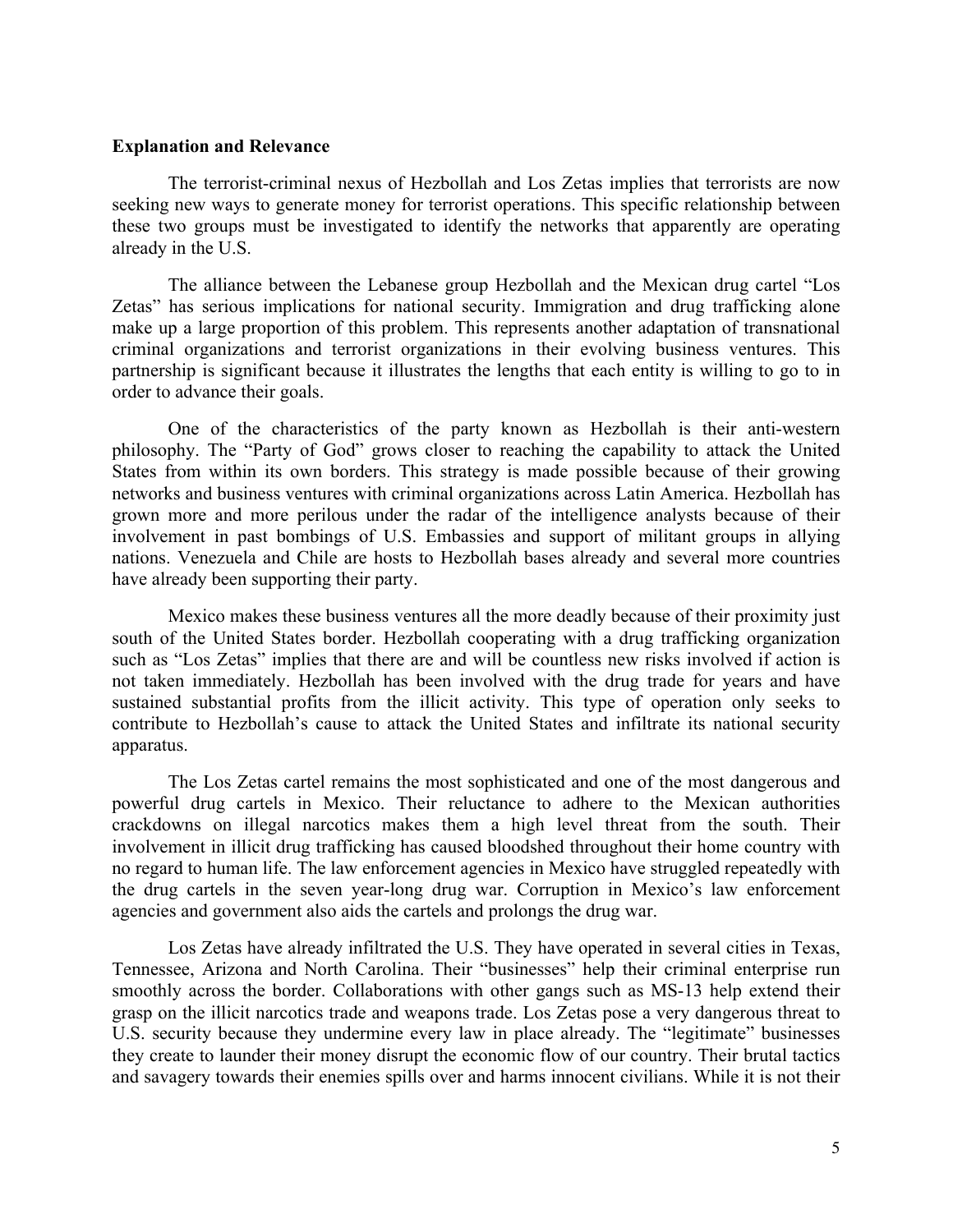direct intention to cause havoc and revealing their locations, they have no regard for civilian bystanders and legitimate businesses alike.

The Los Zetas drug trafficking organization has had an increasing presence here in the United States. They have had several run-ins with the authorities here while attempting to sustain their illicit operations. They employ multiple points of entry along the U.S. –Mexico border via tunnels, contact with other gangs in the U.S. and through recruitment. Author Jennifer L. Hesterman wrote, In 2008, DTOs were reportedly in 230 cities in the United States. The number rose to more than 1,000 U.S. cities by 2010, according to the U.S. Justice Department. Phoenix, Arizona has seen increasing activity from DTOs since 2006. Several attacks carried out on family homes all ended with bullets being sprayed into the houses. Kidnappings have risen in the Phoenix area as well.

The alliance of a drug trafficking organization or drug cartel such as "Los Zetas" and the terrorist group Hezbollah has brought a new wave of crime and terror to be dealt with; this is a terror-crime nexus at the core which has already penetrated the United States via drug trafficking. Their alliance has allowed Hezbollah to effectively smuggle cigarettes from one state to others while profiting from this trade. The said profits are then spent on supplies to aid Hezbollah back home in Lebanon. This is but one operation that has been conducted on American soil by Hezbollah and their criminal networks.

The narcotics industry remains one of the most lucrative sources of revenue for terrorist groups and criminal organizations leading to this criminal activity being legitimized. This emphasizes the financial needs of organizations and the role that the narcotics trade has had in undermining Western society. The United States consumes more illicit narcotics than any other nation. The threat and presence of Hezbollah is aided by the large illegal consumption of narcotics by the American people. Hezbollah is here.

#### **Literature Review**

### **Operational Dynamics**

"Organized crime is greatly facilitated by the weakness of the state to many parts of the world. Weak financial regulatory systems, lax enforcement measures, and high levels of corruption are key factors that make certain countries particularly attractive to international criminals as safe havens" – UN Secretary General's High Level Panel, 2004 (Patrick, 2011, p.135), this passage was included in Stewart Patrick's chapter on transnational crime. His book Weak Links: Fragile states, Global Threats, and International Security examines the effects that crime, terrorism, infrastructure instability and international security has on weak states.

Fragile states or failing states are "inextricably linked to the increasing power of international criminal networks and 'illegal' economies." According to Patrick, weak states lack the capacity to combat corruption and criminal networks due to poor law enforcement agencies and weak rule of law. Stewart Patrick writes from a non-partisan perspective and discusses the positions of the Council on Foreign relations in regards to weak states. His position with the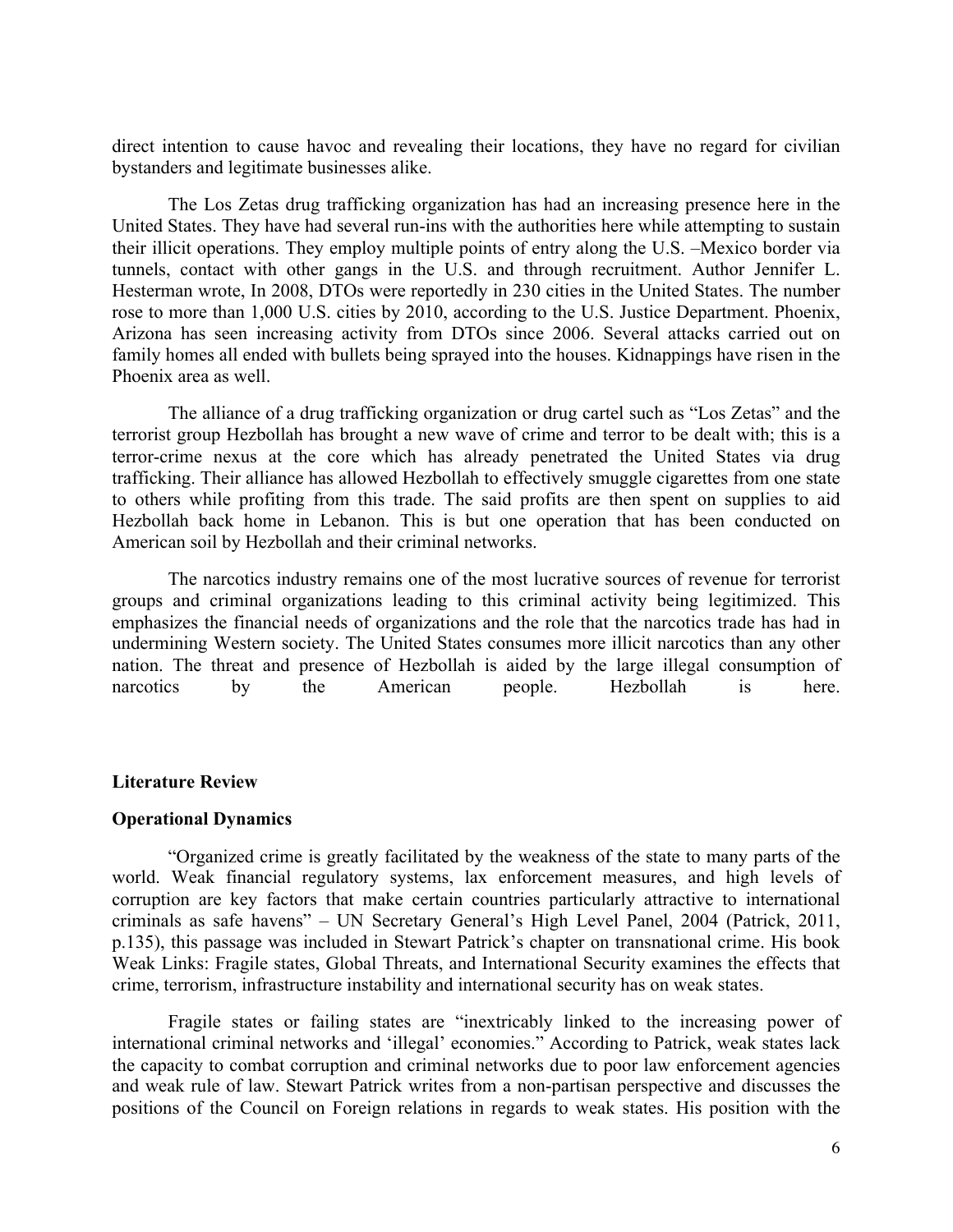Center for Global Development assists him in his expertise when evaluating weak states and what constitutes a weak state.

Patrick's research on transnational criminal organizations and how their activities thrive in states with weak security measures is impressive. The evidence he includes goes to say "evidence suggests that drug traffickers value geographic convenience, exploitable infrastructure, and easy access to global markets at least as highly as they do the benefits of state weakness. Mexico while not at the same level of some of the nations in South America or Africa in terms of providing security for all citizens, severely lacks the capacity to stand competent on its own.

Joel Hernandez wrote about the collapse of the Lebanese Canadian bank in 2011 in an article titled, "Terrorism, Drug Trafficking, and The Globalization of Supply". The U.S. Department of Treasury was successful in foiling this money laundering financial institution that was tied to global drug trafficking, involving Los Zetas and Hezbollah. He gives a detailed account about Michele Leonhart, Preet Bharara, and Neil Macbride and how they were able to successfully bring down this illicit operation. Ayman Jouman and Maroun Saade were key figures in this operation that were involved with Hezbollah and their criminal activities.

The article describes Hezbollah as a terrorist group and why they are one of the most deadly of groups in the world. Hernandez writes "Hezbollah has shown a remarkable degree of adaptability in its three decades and counting of simultaneous terrorist, political, and charitable activity. As a traditional terrorist group, Hezbollah is nimble and boasts an impressive tactical reach, having staged attacks as far away from its home base as India and Argentina".

Several other facts to consider about Hezbollah included in Joel Hernandez's article include: The deployment of cells to strike at Israel—as well as Jewish non-Israeli—targets worldwide, the surfacing of cells in Thailand, Georgia, India and Bulgaria in 2012 and Hezbollah has a small minority of Parliamentary seats, yet they hold two Cabinet Ministries and they control through political alliances, eighteen out of the thirty Cabinet seats. Hezbollah's claim in politics makes them a unique threat compared to others.

Joel Hernandez also talks quite extensively about the Los Zetas drug cartel based in Mexico. Los Zetas are not a global terrorist group like Hezbollah or al-Qaeda but they display their deadliness through the brutal atrocities they have committed, and elite special operation corps training. Hernandez states that "Los Zetas arguably became the most powerful drug cartel in Mexico—at very least posing a worthy challenge to the Sinaloa Cartel for primacy in Mexico's criminal underworld. As if tasked with personifying Mexico's Faustian descent into generalized violence, Los Zetas made sadism their trademark" (Hernandez, 2013, p.1). The Los Zetas cartel engages in kidnapping, extortion, smuggling of humans and contraband, theft, and money laundering to create a wide portfolio of criminal activity.

The operational dynamics of Hezbollah have evolved to mirror a drug cartel or drug trafficking organization. Hezbollah turned to the drug trade in order to assist their funding. The extent of the funding can be traced to training of new recruits and supplies for the members to carry out their missions. Los Zetas on the other hand were naturally born into the drug trade according to Joel Hernandez He described the subtle escalation of Los Zetas into a terrorist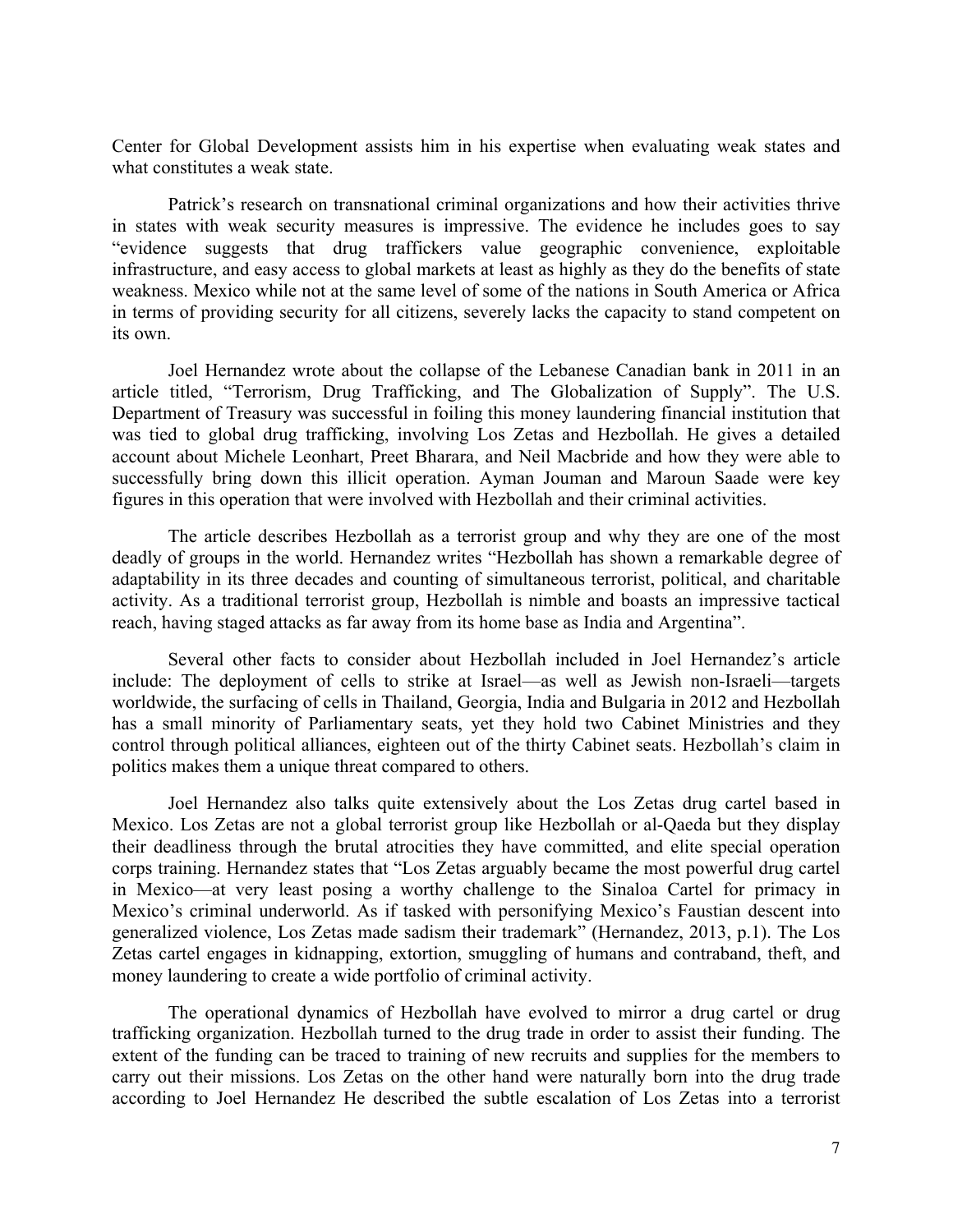group, by their adoption of terrorist tactics in response to a military crackdown on drug cartels initiated by President Felipe Calderon.

The convergence of the Los Zetas cartel and Hezbollah imply that this is an evolution of business partnerships amongst criminal organizations and terrorist organizations. The Lebanese Canadian Bank foil in 2011 brought to light a dangerous allied effort between these two groups, "The success of Hezbollah's commerce with Los Zetas makes it patently clear that, given the opportunity, it could have pulled off such an exchange" (Hernandez, 2013). Joel Hernandez writes this piece as a concerned individual who has seen what evidence there is that indicates this collaboration might be real. He is very informative in providing background information about the two groups. He also understands the implications of the partnership proposed here without making outlandish assertions about an attack occurring immediately.

Analysis Intelligence, a smart open source intelligence website reported in an article titled "Iron Triangle of Terror: Iran, Hezbollah, and Los Zetas?", that On December 15<sup>th</sup> 2011, "it was revealed that Hezbollah has a substantial drug connection to the Mexican drug cartel Los Zetas". The history of the two groups is examined and illustrates the dangers that lay in an alliance between these two organizations. The article describes in detail the cell activity of Hezbollah in Latin America dating back to the mid 1980's. Hezbollah is "primarily located in the tri-border area Brazil, Argentina, and Paraguay" (AnalysisIntelligence, 2011, p.1).

Their functions in this region include money laundering and receiving profits from the drug trade. Over the past 25 years, Hezbollah has increased the number of operatives it has stationed in the TBA from 460 in the year 2000 The profits alone from this area are in the millions, and "Hezbollah has carefully trained its top operatives to form cells and set up shop in North and South America" (AnalysisIntelligence, 2011, p.1). The aid of the Los Zetas cartel only reinforces the rate at which Hezbollah may be ready to initiate some sort of attack within the United States. Hezbollah's presence in South America and North America is detrimental to our national security. Unlike drug cartels and crime syndicates, Hezbollah is a state funded terrorist organization that serves as a proxy for Iran. Their escalating "presence in the Western hemisphere can be understood only in the context of its patron Iran's pursuit of its strategic objectives, the fact that Iran is a state sponsor of Hezbollah means that the organization has the finances and the expertise to commit substantial acts of terrorism" (AnalysisIntelligence,2011, p.1).

The collaborative efforts between Los Zetas and Hezbollah in the drug trade are exponentially hazardous to national security. The drug trade alone caters to the United States as the largest consumer of narcotics but what makes this relationship between these two groups even more dangerous is escalation. The drug market offers tremendous profits but the escalation of weapons trafficking represents a new and more vital threat to national security and global security.

The writers for Analysis Intelligence and Recorded Future rely on factual evidence in making assertions and claims. This particular piece was well researched by their organization and it informs well. The extensive insight into Hezbollah reflects an understanding in international politics and security issues. The writer here appears mostly to be unbiased in his views on international security, perhaps middle-right at most.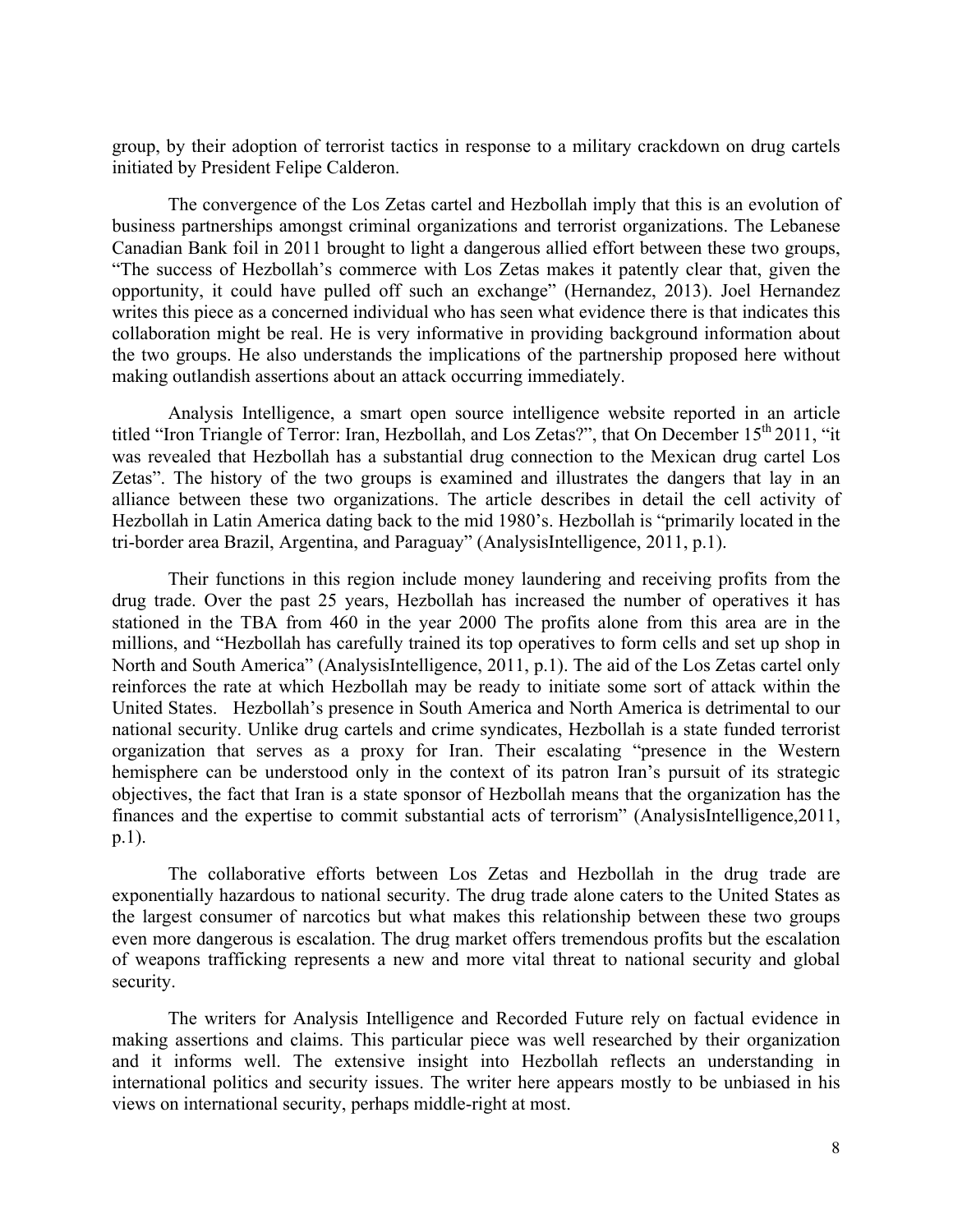Eldad Beck writes for YNET news, Israel's number 1 source for news. A report for Israel should not necessarily be believed immediately especially if there are allegations with no substantial evidence to support them. However, in this case, I believe that Beck writes very informatively using facts and actual data collected from the U.S. law enforcement agencies and the press releases from the Department of Homeland Security. The article titled, "Hezbollah's Cocaine Jihad", talks extensively about the Mexican town of Chiapas, and how it has grown to be a hub for Muslim radicals. The article highlights the business relationship between Los Zetas and Hezbollah and the tactics that they employ.

Beck stated that Mexico is home to more than 200,000 Lebanese and Syrian immigrants who were able to cross into the county with the aid of the cartels. He claims that Chiapas is moving towards being the first federal state to "turn its back on the church". This implies that the town has seen a very large increase in the Muslim community, some of which are reported to be members from Hezbollah and Hamas. While there is no proof provided of their affiliations to these particular groups, mass exodus of SIAs from the middle –east tells a very compelling story.

#### **Infiltration**

Author Hannah Stone, wrote an article for Insight Crime titled, "US alleges Zetas-Hezbollah funding link". Insight Crime is a foundation that dedicates itself to reporting on national security and individual security in Latin America and in the Caribbean region. The expertise in this report on transnational organized crime is reliable. In this report Ayman Joumaa was indicted for collaborating with his partners in having sold "85 tons of cocaine to the Zetas between 2005-2007, which was later trafficked into the U.S., and laundered some \$850 million in their profits for the group, some of it through the Lebanese Canadian bank" (Stone, 2011). Hannah stone stated that the presence of Hezbollah in South America was well known, but the increasing presence of the group in Central America has serious national security implications. These concerns were not ready to be addressed at the time.

Arthur Brice, contributor for CNN, asserts that Iran has infiltrated Latin America and now runs operations from a key group Hezbollah. The article titled, "Iran, Hezbollah mine Latin America for revenue, recruits, analysts say" goes on to report that Alberto Nisman, an Argentine special prosecutor has accused Iran of establishing terror networks throughout Latin America. These networks that are being set up, pose a huge threat to the United States and Latin America. Brice mentions the history of Hezbollah and how they have been able to expand into other markets for decades, he quotes Nisman, "the Iranians have been actively setting up intelligence and operational structures in Latin America since the 1980's" and that infiltration has progressed since then.

Hezbollah receives financial support from Iran, however as of 2006, Iran has not been able to provide the same amount of funding necessary to Hezbollah to conduct operations abroad. Furthermore, Iran has also had a say in how to spend the funds and how to conduct their operations. This was not received well by Hezbollah who then began to seek other avenues of profit. Their criminal activities began to grow significantly and transnationally. Latin America was the ideal setting for Hezbollah, seeing that they were already involved in the drug trade.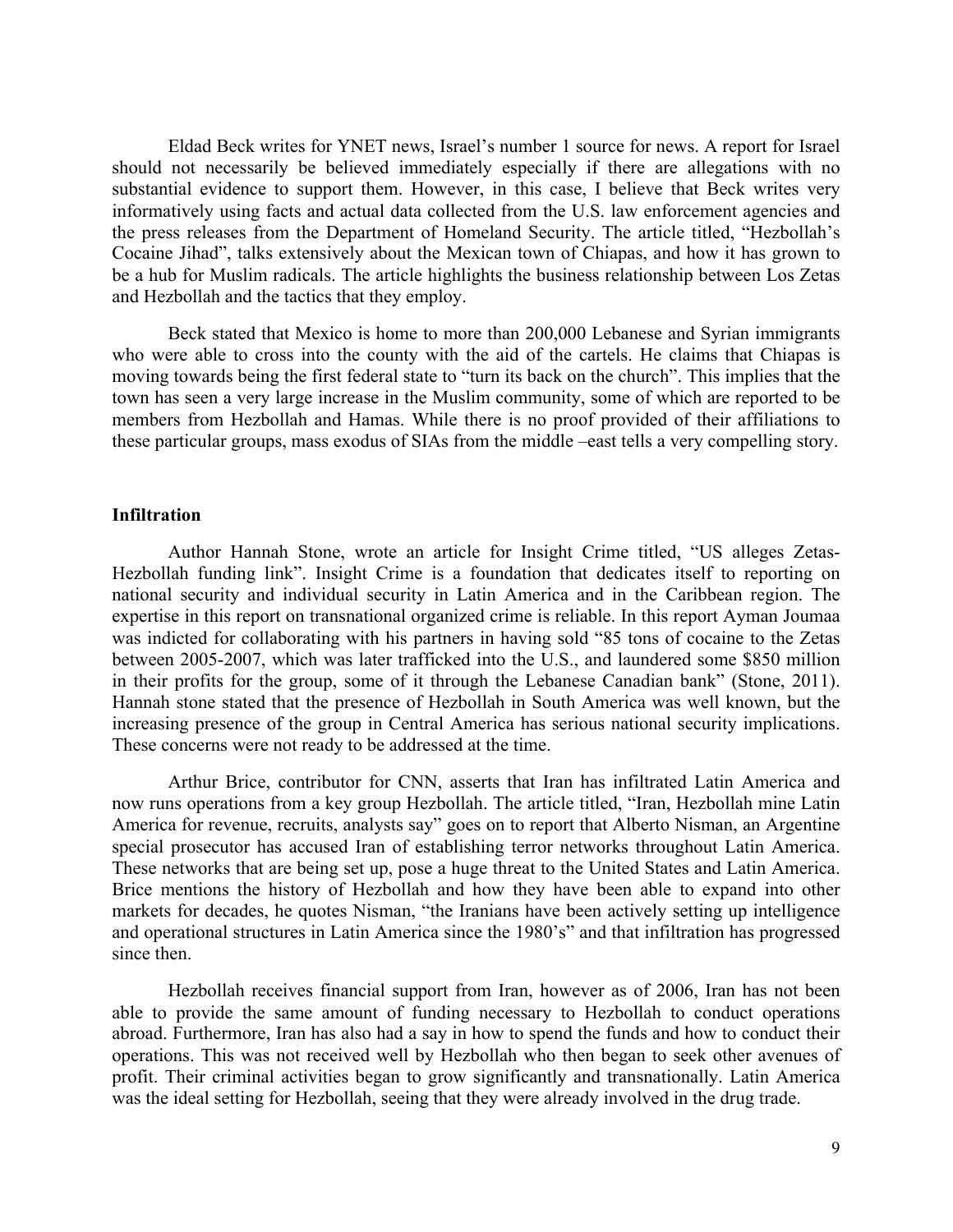Hezbollah also recruits many people among the "diaspora" of Lebanese expatriates in the region, "much of that recruitment takes place in mosques or "Islamic centers" that Hezbollah operatives infiltrate or establish to serve the region's burgeoning Muslim communities" (Brice, 2013). Brice goes on to say iterate that Hezbollah has mainly sought operations in Latin America as a source of financial gain, but Hezbollah has been targeting U.S. interests in Latin America as well as collaborating with al-Qaeda to focus on Jewish targets.

Hezbollah only stands to become more of a threat. Operation Titan is a clear example of this. In the article, Brice reports that in 2008, Operation Titan, "a bust by the U.S. and Columbian authorities of an international cocaine-smuggling and money laundering ring that funneled part of its profits to Hezbollah". In 2010, U.S. authorities accused Ayman Joumaa, a Lebanese native, of selling Columbian cocaine to the Mexican drug cartel Los Zetas. In addition he also laundered money for the drug trafficking organization and channeled the profits to Hezbollah. Hezbollah also made headlines in 2011, "when U.S. officials said Iranian operatives tried to recruit cartel members to assassinate a Saudi diplomat in Washington" (Brice, 2013, p.1).

The article titled "Los Zetas and Hezbollah, a Deadly Alliance of Terror and Vice" by Terence Rosenthal, examines the combination of power hungry cartels like Los Zetas, and terrorist organizations like Hezbollah who desire to have a presence in the United States. These groups "inhibit U.S companies from wanting to conduct business in Mexico and should not remain unnoticed" (Rosenthal, 2013, p.1). Rosenthal explains how the alliance came into existence by looking at the population of Lebanese in Mexico. The population has been growing steadily over the past decades. One type of joint operation between Hezbollah and groups in North and South America relied on fraud rings. Fraud rings as Rosenthal explains "use creative investment tactics that can pass as legal activity if not scrutinized. One such operation involved the selling of thoroughbred horses to cover up the trade of millions of dollars in fraudulent drug money"(Rosenthal, 2013, p.1).

The article asks the question, why is it so dangerous for Los Zetas to be working with Hezbollah? Rosenthal states the answer to that is money laundering. A money laundering operation "that has the power to supersede local government, weaken communities, and make people subject to criminal tyranny" (Rosenthal, 2013). It is only a matter of time before Hezbollah becomes a major trafficker in weapons in addition narcotics and money laundering. This threat is highly possible to become a reality here in the United States because the Los Zetas drug cartel display great power in Mexico.

They are mostly comprised of former military members and are trained in techniques ranging from ambushes, defensive positions, and intelligence. Los Zetas have even "siphoned \$1billion dollars in fuels from state-run oil producer, Pemex through their pipelines" (Rosenthal, 2013). The Mexican government is reluctant to engage the Los Zetas cartel aggressively, because of their power and the bloodshed that is likely to ensue. This presents a growing threat that is just south to the United States.

Matthew Levitt author of Hizbullah narco-terrorism: A growing cross-border threat explains how Hizbullah or Hezbollah became involved in the drug trade to begin with. Their looming presence in South America and West Africa created substantial profits for the organization. Hezbollah has mimicked the same methods and strategies that the cartels have used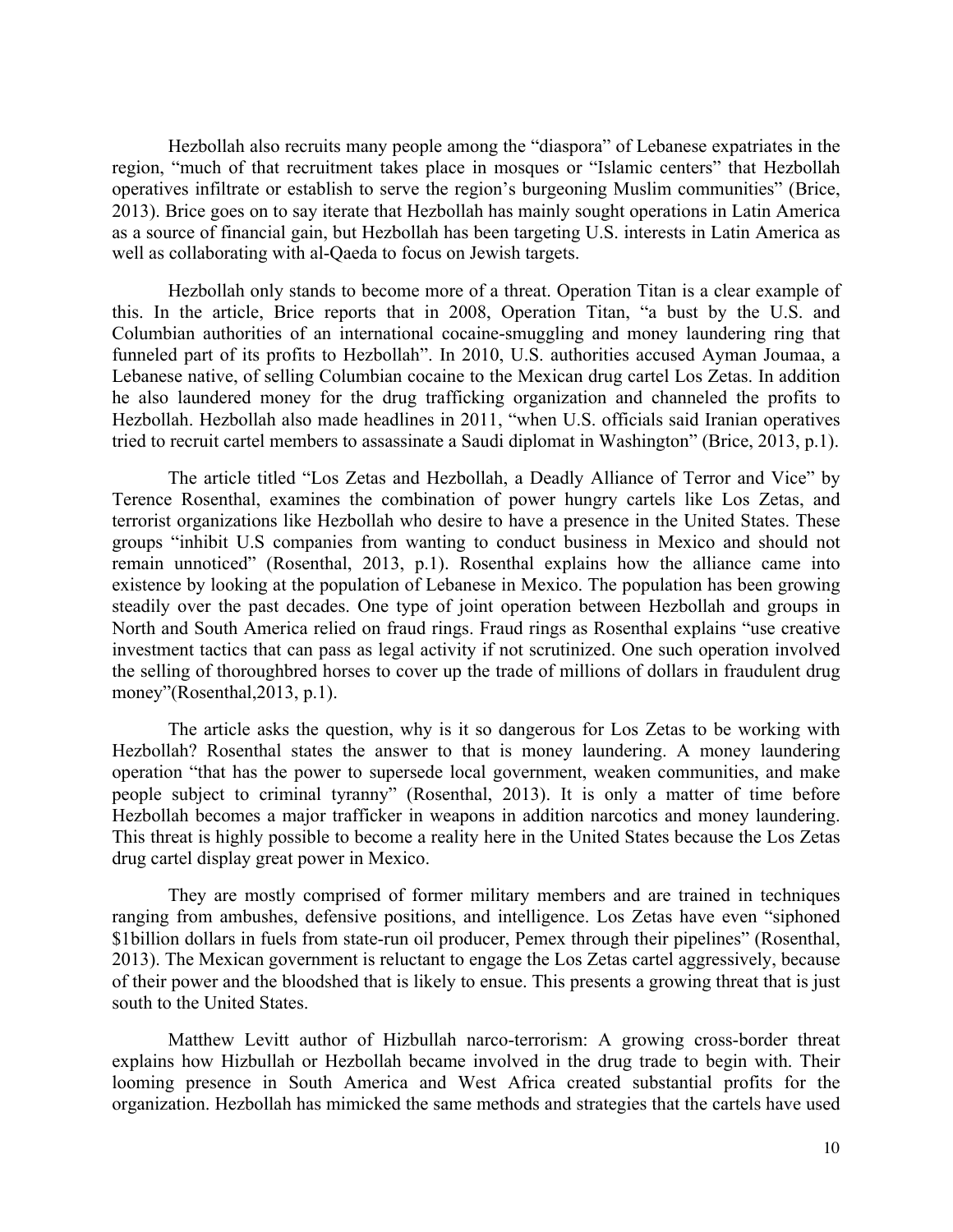in Mexico, Brazil, and Columbia for some time now. A North Carolina representative sent a letter to the US department of Homeland Security, in that letter she went on to say ties between the Hizbullah and the drug cartels in Mexico are apparent. The US-Mexican border has seen an increase in gang related activity tied to Hizbullah. Myrick's letter quoted Michael Braun, "Hizbullah relies in the same criminal weapons smugglers, document traffickers, and transportation experts as the drug cartel….They work together, they rely on the same shadow facilitators. One way or another they are all connected" (Levitt, 2012, p.1). Matthew Levitt is a terrorism expert, having experience with the F.B.I. as a former counterterrorism intelligence analyst. He also served as the No. 2 Intelligence officer at the U.S. Treasury while working for the financial intelligence branch.

The Intelligence Overwatch website published an article by Victor Quinn called "Hezbollah using Mexican cartels to infiltrate USA", stressing the evidence of Hezbollah presence on the Mexican border as being very real. Quinn states that Hezbollah are more dangerous than al-Qaeda because of their training and long-term strategy planning, "Hezbollah has operated in South America for decades, moved north to Central America and now the group is blending into Shi'a Muslim communities in Mexico, including Tijuana" (Quinn, 2012, p.1).

Hezbollah, while establishing their presence in Mexico, are actively engaged in money laundering for the cartels and drug trafficking to which they reap great wealth from. The underlying threat hints at part of their long term strategy, which includes the focus on radicalizing Muslim communities, "they're focusing on developing and infiltrating communities within North America" (Quinn, 2012, p.1). Radicalism on the border presents a whole new chapter of national security concerns to be addressed.

## **Emerging Threat**

Author Jennifer L. Hesterman wrote extensively about this alliance in her book, The Terrorist-Criminal Nexus: An Alliance of International Drug Cartels, Organized Crime and Terror Groups. Hesterman details the rise of the most sophisticated drug trafficking organization in Mexico. Since their disbanding from the Gulf Cartel, their ranks have increased as well as their presence in more than half the states in Mexico. "The members of the unit participate in illegal activities such as drug trafficking, gun running, and human smuggling. They also serve as hit squads, willing to murder innocent civilians in return for cash" (Hesterman, 2013, p.141). She talks in great depth about the brutal tactics they employ. They ambush law enforcement officers and take them by surprise before they can even react to anything. She argues because of their tactics and savage nature that they should not be viewed as a drug trafficking organization or transnational criminal organization. Instead, they should be viewed as a "lethal and complex army".

The tactics of the Zetas are sadistic and extreme to say the least. They execute their targets by saturation of bullets, decapitation and by setting them on fire. They use their military training to scout locations of law enforcement officers and border patrol agents who are stationed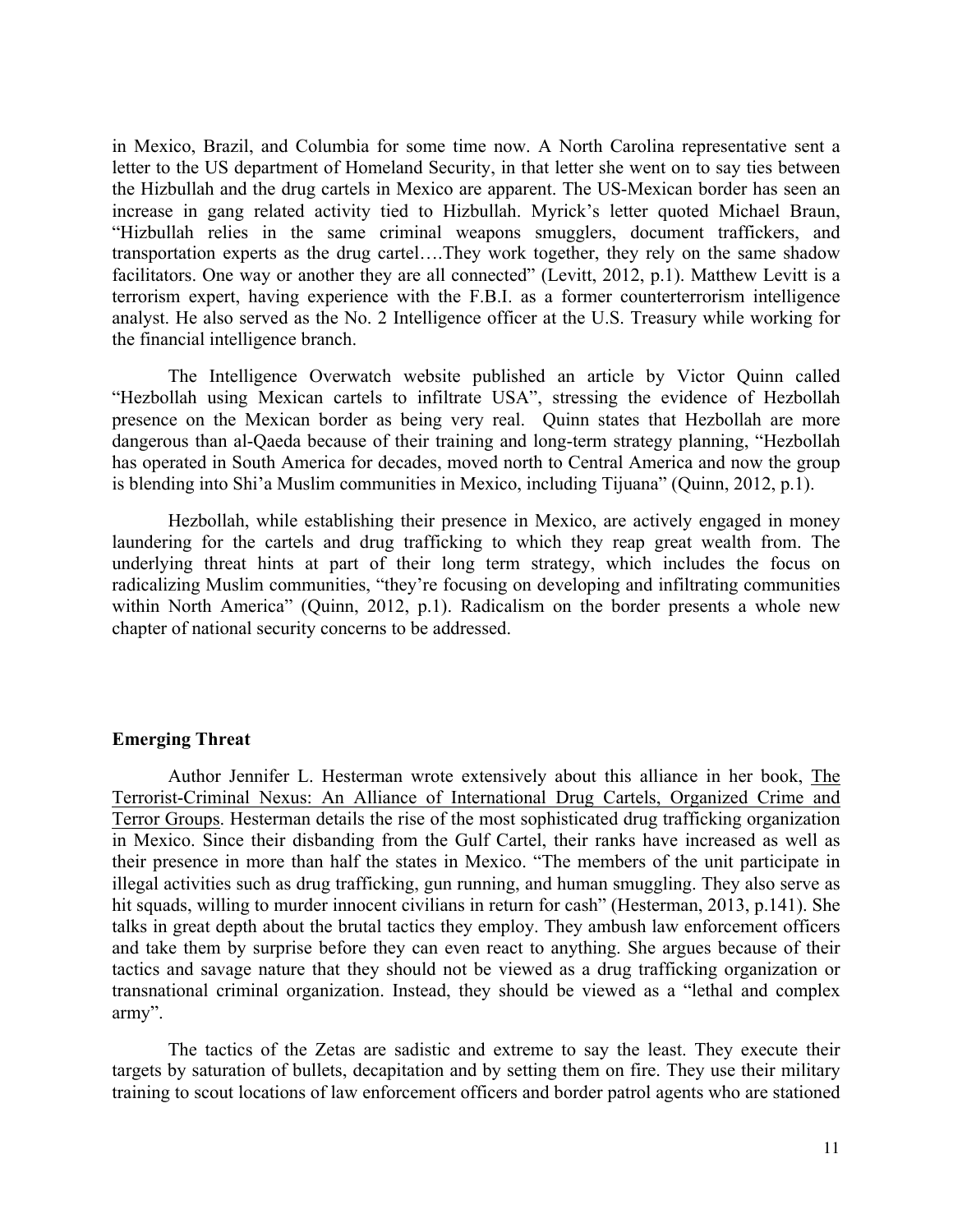on the border. They hold no remorse for innocent bystanders. Several massacres by the Zetas have included shooting into large crowds gathered at birthday parties, bars and casinos. One of the elements that they are known for is the use of *Sicarios* or assassins. Hesterman talks about one instance in which they kidnapped a 13 year old boy from Laredo, Texas named Rosalio Reta. They took him into Mexico, trained him and used him to kill numerous men and children throughout Texas.

The emerging presence of the Zetas has been identified in several states across the North America. Cells have been discovered in states such as Tennessee, Oklahoma, Texas, South Carolina and Georgia. Hesterman states that the Zetas have been steadily spreading across the United States by establishing businesses that appear to be legitimate. Among the types of businesses owned by possible Zeta members are discotheques, car lots, restaurants and liquor stores according to a police detective in Laredo. The detective goes to say that the Zetas may even inject themselves into the political process of the towns they are in, "We could see them running for mayor, or even governor, in the future" (Hesterman, 2013, P.145).

Robert Mandel's Dark Logic: Transnational Criminal Tactics and Global Security elaborates on the complexities and evolution of transnational criminal organizations. In this book, Robert Mandel discusses the individual /human security vs. National/State security and the perils each domain faces in terms of transnational criminal organizations. Mandel writes "Considerable controversy also exists over whether "a deadly nexus" exists between organized crime terrorism in multiple regions of the world, with widespread and dangerous links between them" (Mandel, 2011, p.152). He asserts that these two groups are too different in their political agendas and tactics to be cooperative in highly advanced countries. However, working in developing countries is a more likely and fitting environment for these partnerships, "Because both criminals and terrorists thrive under a certain degree of political instability, ties between the two appear most commonly in developing countries rather than in the advanced industrial societies of Western Europe and North America" (Mandel, 2011, p.152).

Mandel states that an alliance is most likely to occur between criminals and terrorists in the illicit trafficking of arms and narcotics. In this chapter he talks about the emergence of transnational criminal organizations after the fall of the Soviet empire. After the Cold War, light arms became widely available and many criminal organizations became dependent on trafficking arms and narcotics. Transnational criminal organizations are willing to cooperate with terrorist groups who have something to offer. The nexus between these groups implies a trade of services of sorts, while many criminal groups have access to trafficking routes, terrorist groups typically have military training and combat techniques designed to strike fear in society.

The linkages between the two groups depend solely on conditions. What can both groups gain in cooperating with each other? Mandel references the Yakuza working with Aum Shinrikyo to illustrate the types of factors that create a partnership, "This collaboration appears to be most likely when there is a convergence between the economic interests of criminals and the political interests of terrorists" (Mandel, 2011, p.152). The chapter, Links between Transnational criminals and terrorists, examines one of the most dire security threats that these links pose, criminal facilitation of terrorism. There are five facilitation modes of affecting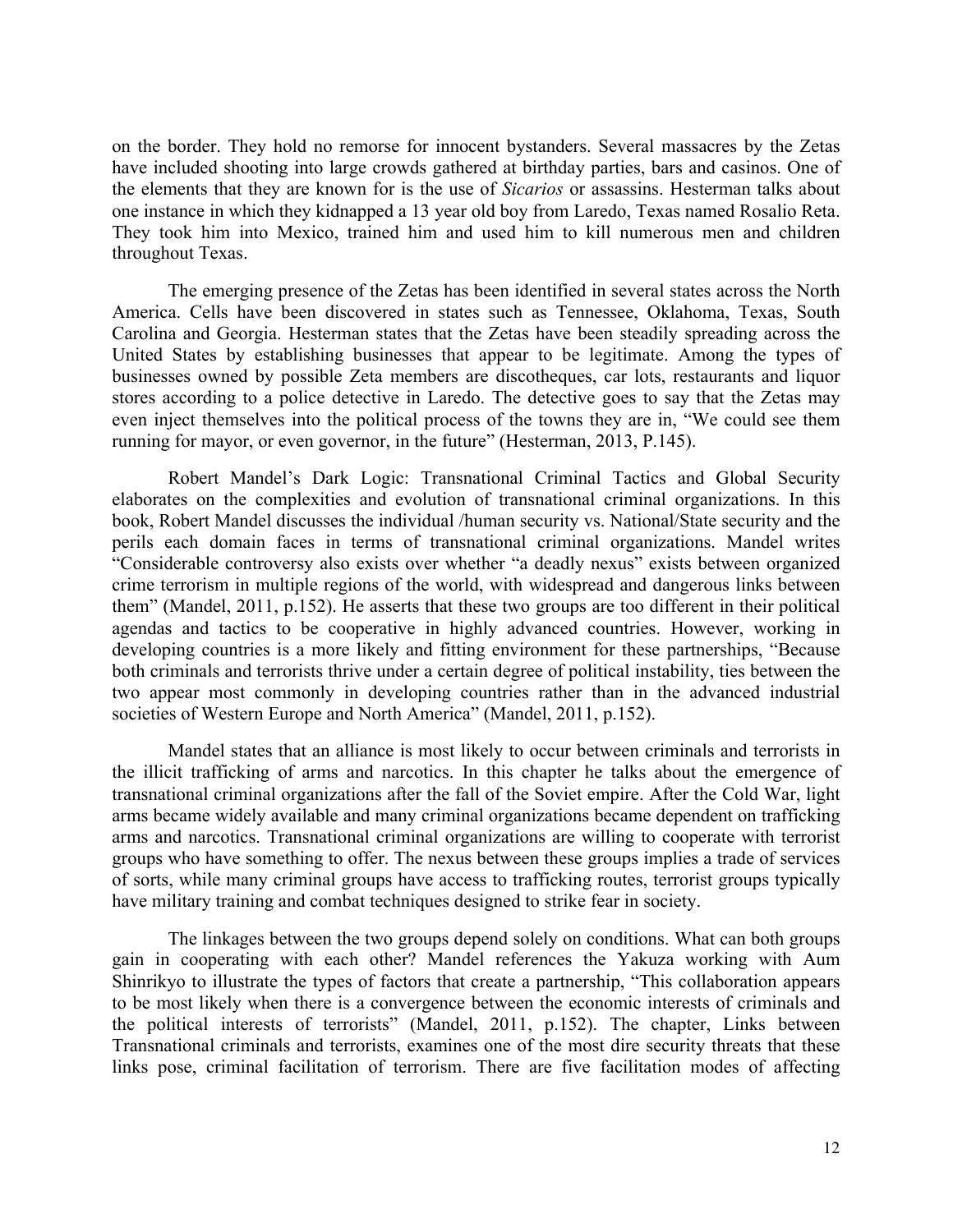terrorist success in achieving political objectives and in evading law enforcement surveillance and interdiction according to Mandel.

These five modes of facilitation are the Coordination Threat, the Invisibility Threat, the Social Threat, the Economic Threat, and the Political Military Threat. The Coordination Threat examines the functional networking linked to the adaptive and decentralized nature of transnational activities. Criminals provide border transportation, communication and logistics to transnational terrorists. The second mode, the Invisibility Threat entails the secrecy of the operations involved in transportation goods, movement of people, and shielding from law enforcement officers and governments. The third mode is the Social threat. This mode involves primarily the importation of criminals linked to illicit human transfers and smuggling, "transnational criminals facilitate the illegal entrance into Western states of unruly elements, including transnational terrorists" (Mandel, 2011, p. 155). The Economic Threat is the fourth mode. This involves financial support linked mainly to illicit drug transfers. The Economic threat can easily undermine any success that any state has in trapping or tracking funds or freezing funds. The fifth mode is the Political Military Threat. This threat involves coercive power linked specifically to the sale and transfer of illicit arms such as the sale and supply of weapons to insurgents and sub-national terrorists by criminals.

I feel it is important to mention this table of threats by Mandel because it relates directly to the alliance between Hezbollah and Los Zetas. The criminal facilitation of terrorism is evident in the news reports about suspected members of Hezbollah operating in Mexico with the Los Zetas organization. It is through Los Zetas that Hezbollah is allowed entry into the country and allowed to operate within.

## **Major Aspects of the Terrorist-Criminal Nexus**

#### **The Immigration Problem**

The Federal authorities use the acronym OTMs for highly important immigrants that may cross into the U.S. border. OTMs means Other than Mexicans referring to special aliens from countries known to have high terrorist activity. Homeland security officials have received numerous reports about Muslims crossing into the United States border from Mexico. Pamela Geller wrote an article for The Washington Times back in 2010 about the illegal entry of hundreds of OTMs into the United States. She stated in a report from February, 2014 that a reporter found, "that 300 terrorists from the Somali Al Qaeda group Al-Shabaab—the group hehind the terror attack at the Kenyan shopping mall last September—have entered the U.S. and are unaccounted for" (Geller, 2014, p.1). She asserts that the DHS has denied any reports about Muslim terrorists entering the U.S.

A memo from the Tucson Police Department was leaked by the hacker group known as Lulzsec. This memo alleged that "Islamist terrorist groups are setting up shop in Mexico and forming alarming ties with the country's brutal drug cartels"(Wyler, 2011, p.1). Pamela Geller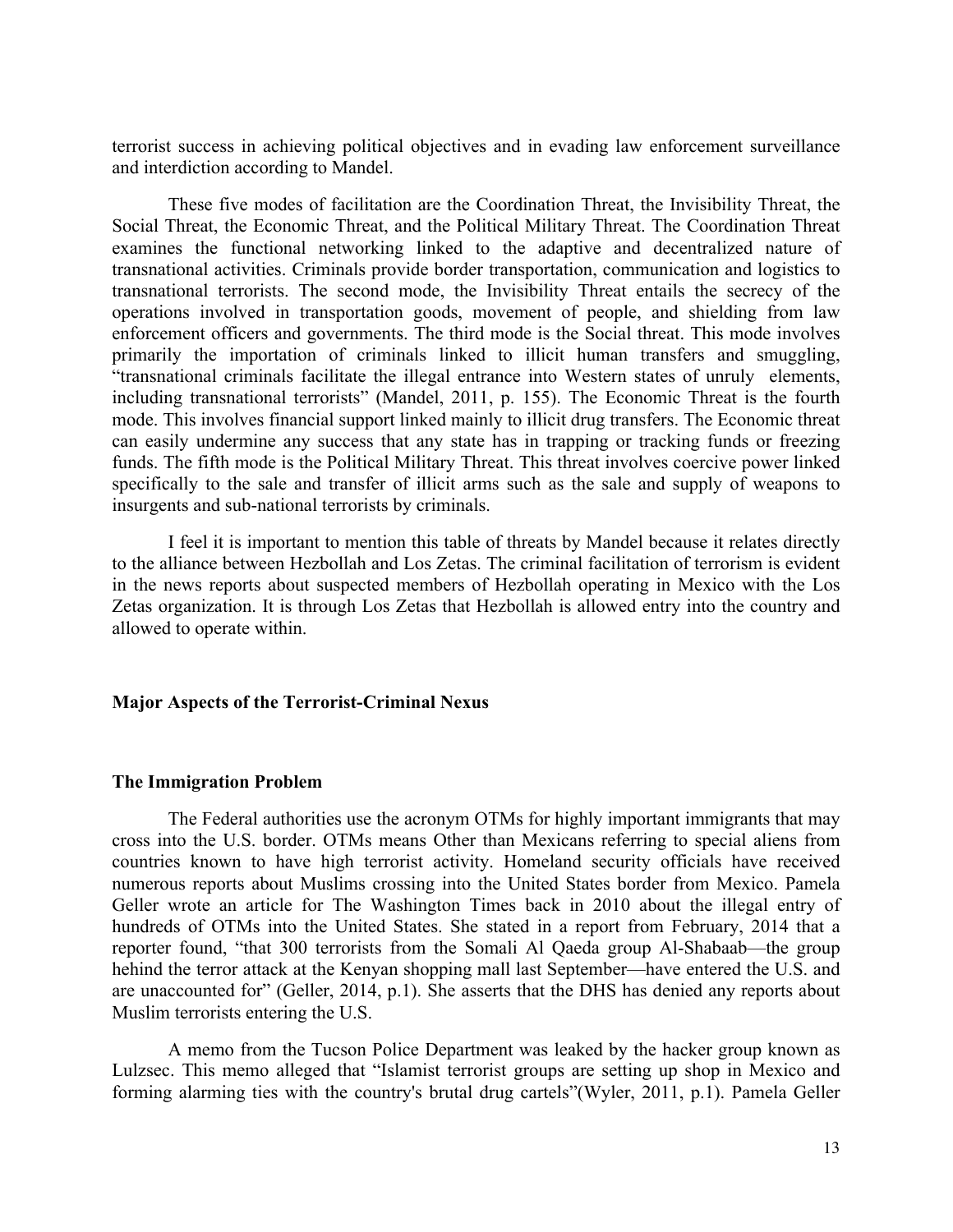and Grace Wyler both write for conservative websites. Understandably, the articles expressed right leaning views on immigration and terrorism. However, it is important to take in consideration the numerous reports from these conservative sites and others like it, report the same incidents and reports from law enforcement officers.

The immigration of SIAs into the United States must not be allowed to go unnoticed or read about in denied reports from law enforcement agencies. Watchdog websites such as IntelligenceOverwatch, Recorded Future and Judicial Overwatch all report that Mexico is harboring suspected terrorist members from Hezbollah. These SIAs are dangerous and illegal. Their illegal entry in the country will only prolong our intelligence analysts in locating these individuals. Jennifer L. Hesterman, Robert Mandel and Matthew Levitt have all indicated in their respected works as well that Hezbollah has collaborated with Los Zetas as well as various other Mexican drug trafficking organizations. This nexus has conducted human trafficking operations, narcotics trafficking operations and weapons trafficking operations into our country as well as into South America.

## **Globalization / New Business Avenues**

In the case of Los Zetas the lucrative market for narcotics and weapons provides many sources of income. This has no apparent end in sight. The legalization of marijuana in the United States might however push Los Zetas and other DTOs into Central America and South America. These areas do not need more intense DTOs pushing their products onto an already saturated market for narcotics.

Carlos Solar mentions an argument made by Alejandro Poire, he argues that the problem of drug related crime cannot be blamed solely on Mexico. He concludes that "this problem has resulted from and been transformed by globalization. In different countries if has many different expressions; in some countries certain drugs are produced , and in others illegal products are trafficked, in others still, organizations reap the benefits of their links to local gangs or corrupt local security institutions"(Solar, 2014, p.252).

Criminal activities have diversified and become global. Criminal enterprising has extended into the realm of terrorism, where both sides of gained expertise. Terrorism in the case of Hezbollah, have looked to new sources of funding for their operations. Los Zetas appears as suitable liaison for this venture into crime and narcotics trafficking. Hezbollah of course is no stranger to trafficking and operating as a criminal enterprise. Los Zetas and their trafficking business provide a new opportunity though, one that is in proximity of a superpower. The appealing sides to doing business with Los Zetas also come in the form of their sophisticated strategies and brutal tactics towards any opposition.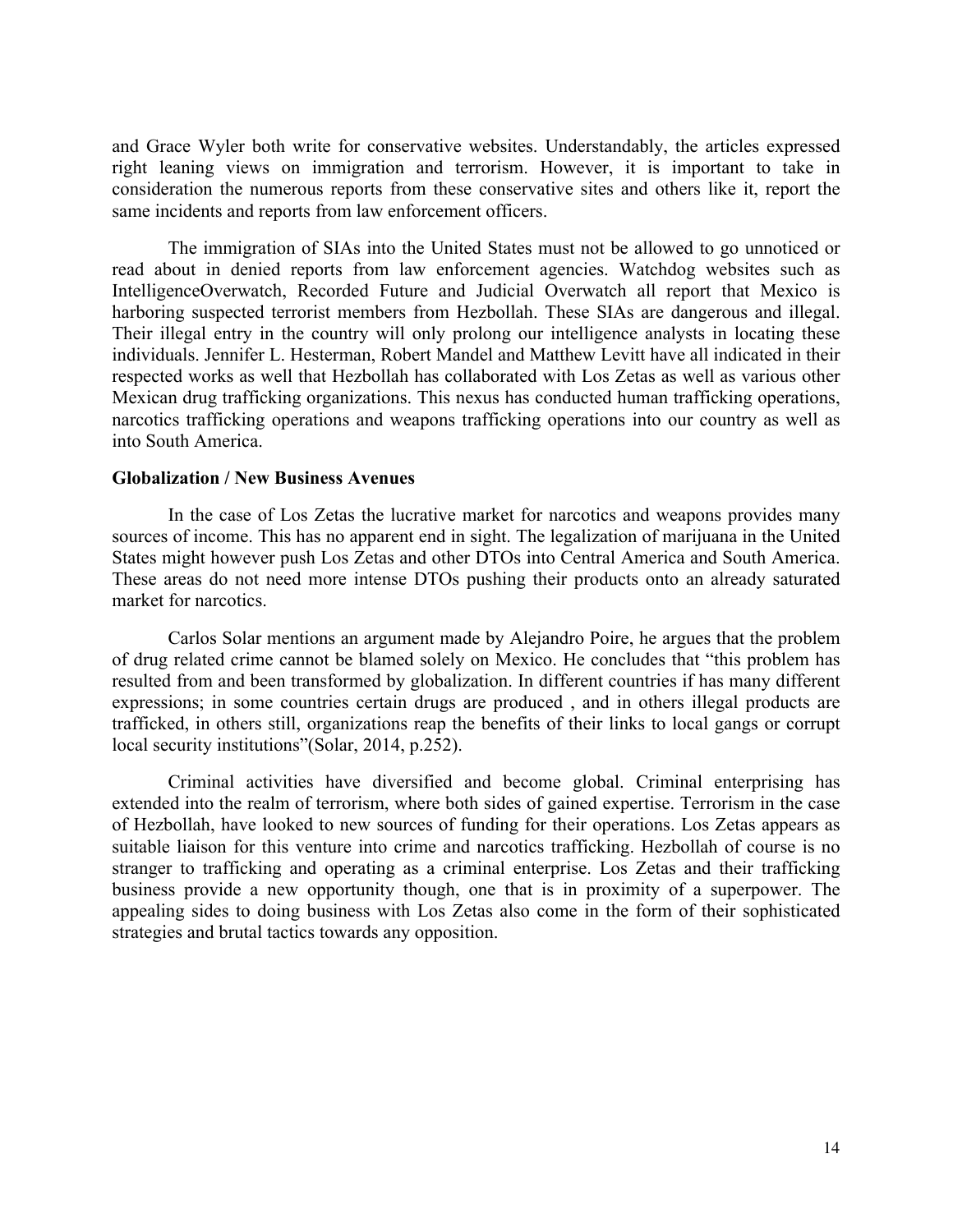## **Analysis / National Security Concerns**

## **Dark Networking**

Hezbollah has infiltrated the tri-border area of Paraguay, Argentina, and Brazil, this has been long understood. Venezuela has also been a home to Hezbollah and is believed to still harbor members there. South America is a thriving continent that provides an abundant of lucrative illicit opportunities for Hezbollah to engage in. The amount of expertise between DTOs in South America and terror groups such as Hezbollah implies enormous consequences for National Security, the Wall Street Journal reported that Hezbollah is "forging ideologically promiscuous ties with Colombia's right-wing paramilitary groups and communist guerillas and digging tunnels for drug cartels on the Mexican-American border—the same kinds of tunnel networks it has spent years perfecting along the geographically similar Lebanese-Israeli border" (Mauro, 2013, p.1).

A memo from the Tucson Police Department in 2010, indicated that the Hezbollah had established their presence in Mexico. This memo claimed that there possible stockpiles of arms forming and that operations had been underway between Hezbollah and Mexican Los Zetas"As evidence, it points to the 2010 Tijuana arrest of Hezbollah militant Jameel Nasr, who was allegedly tasked with establishing a Hezbollah network in Mexico and South America. The memo also recalls the April 2009 arrest of Jamal Yousef in New York, which exposed a huge cache of assault rifles, hand grenades, explosives and anti-tank munitions. According to Yousef, the weapons were stored in Mexico after being smuggled from Iraq by members of Hezbollah"(Wyler, 2011, p.1).

Jamal Yousef who was arrested in New York, "admitted stealing weapons from Iraq for Hezbollah and told authorities of a Hezbollah stockpile in Mexico that included 100 M-16 assault rifles, 100 AR-15 rifles, 2500 hand grenades, C4 explosives and anti-tank weapons. That same year a Hezbollah terrorist was captured in Tijuana and a senior Mexican military officer confirmed the group was conducting explosives training for members of Mexican drug cartels"(Judicial Watch, 2013, p.1).The report goes to include that U.S. law enforcement officers across the southwest region have seen an increase in imprisoned gang members that have Farsi tattoos. These tattoos are said to express loyalty to Hezbollah.

In Hezbollah's case, a growing "business relationship" with cartels has allowed the Shia Islamist militant group to have a growing presence in the U.S. says Matthew Levitt, an esteemed terrorism expert (Judicial Watch, 2013, p.1). Judicial Watch has been reporting on the terrorist infiltration of Mexico since 2007 when they first reported a proposed connection between Hezbollah and Mexican Drug Trafficking Organizations. According to Judicial Watch's analysis of Matthew Levitt's Book, "Hezbollah: The Global footprint of Lebanon's Party of God", "in 2009, a former Chief of Operations for the DEA said that Hezbollah uses "the same criminal weapons smugglers, document traffickers and transportation experts as the drug cartels",

Amidst the reports and assertions that an attack is imminent from south of the border, evidence indicates that an alarming of SIAs or Special Interest Aliens have been identified and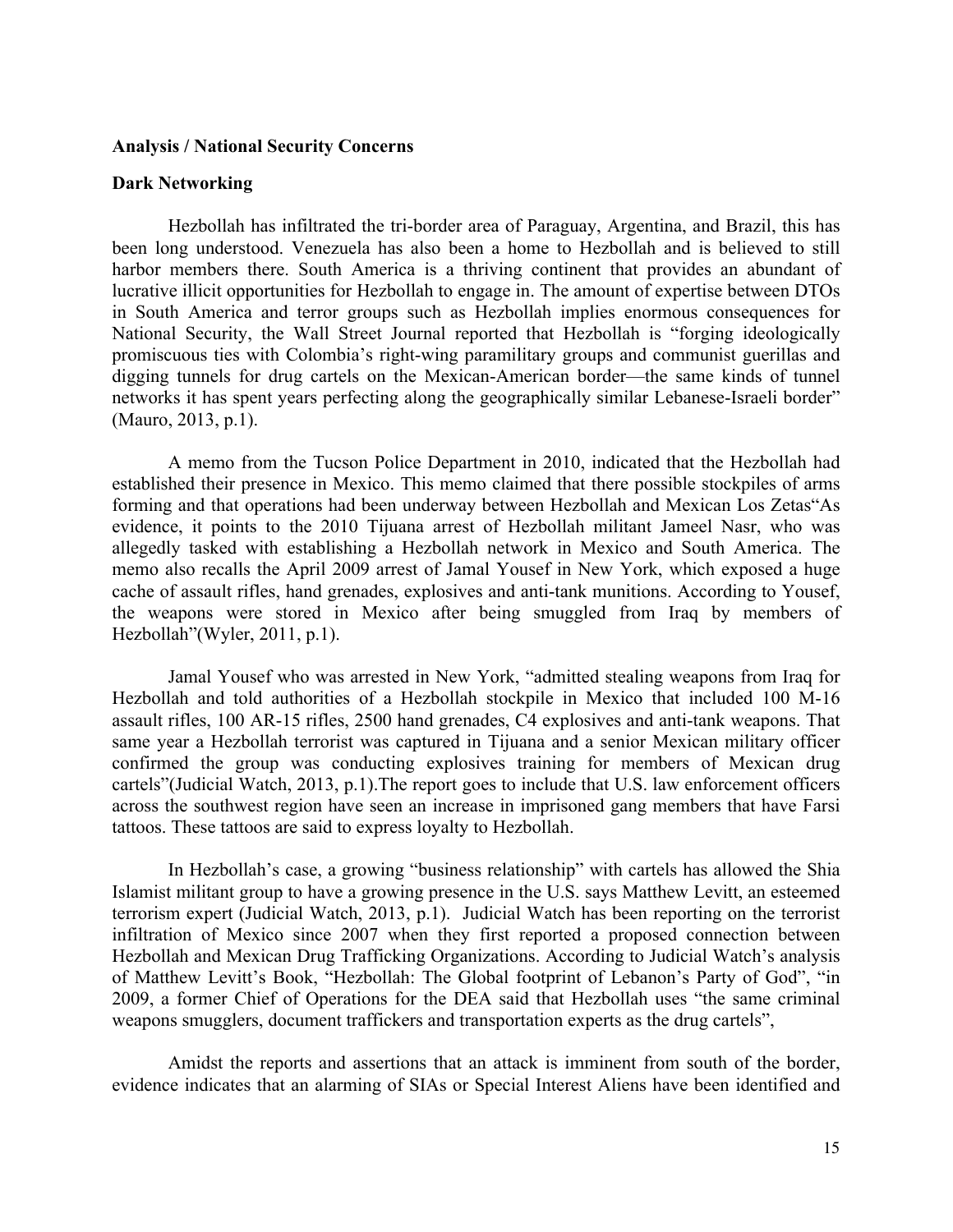detained crossing the border. Several of these special interest aliens have been confirmed as being from Iran, Yemen, Sudan and Afghanistan.

## **National Security Implications**

Evolution in biological terms, refers to a descent with modification. This can be applied to virtually any social concept that has changed throughout time. In the case of terrorism, evolution is an adequate term to apply. The attacks of 9/11 displayed an evolution of terror and barbarity that has only continued to evolve in today's international arena. Terrorists that have switched to criminal enterprises have spurred in the last decade. Transnational criminal organizations, who for all intents and purposes are terrorists in their own right, have assisted terrorists in this evolution. Terrorism and Crime have evolved into a Terror-Criminal nexus.

Globalization has created new avenues and domains for social integration. Businesses, markets, social media, and politics have all benefitted from globalization but so has this Terrorcriminal nexus, so much so that our country is being penetrated by these terrorist-criminal nexuses today. National security implications are very concerning to say the least. An imminent attack is the most feared of all implications. Disrupting businesses and federal institutions such as banks and immigration offices poses another threat.

The exploitation of issues facing the nation today can be detrimental to our national security. Immigration is a huge concern right now. Illegal entry is a vital political concern for the U.S. and Mexico. A nexus between Mexican DTO Los Zetas and Hezbollah only exacerbates the necessity for immigration reform and new security protocols. Roger Noriega, former Assistant Secretary of State for Western Hemisphere Affairs, could not be clearer in his urgent warnings: "If our government and responsible partners in Latin America fail to act, I believe there will be an attack on U.S. personnel, installations or interests in the Americas as soon as Hezbollah operatives believe that they are capable of such an operation without implicating their Iranian sponsors in the crime." (Mauro, 2013, p.1)

The indictment of Ayman Joumaa in December of 2011 mentioned that "Hezbollah is using Juma's cartel connections to minimize its dependency on Iranian funding. The international sanctions crippling Tehran's economy have taken a serious bite out of the \$200 million in annual aid given to Hezbollah, but the latter's appetite for cash has only grown. Los Zetas' Beirut-based money man has reportedly helped the Shiite terror group meet its financial needs" (Beck, 2012, p1.).

The memo warns that the consequences of a partnership between Hezbollah and Mexico in narcotics trafficking could be perilous. Mexico's drug war would only benefit from it, given Hezbollah's advanced weapons capabilities — specifically their expertise with improvised explosive devices (IEDs). It notes that some Mexican criminal organizations have started using small IEDs and car bombs, a marked change in tactics that indicates a relationship with Islamic militants (Wyler, 2011, p.1). A spill-over effect of the violence into American soil is primary concern for national security. It seems unlikely that a war would occur here in the United States,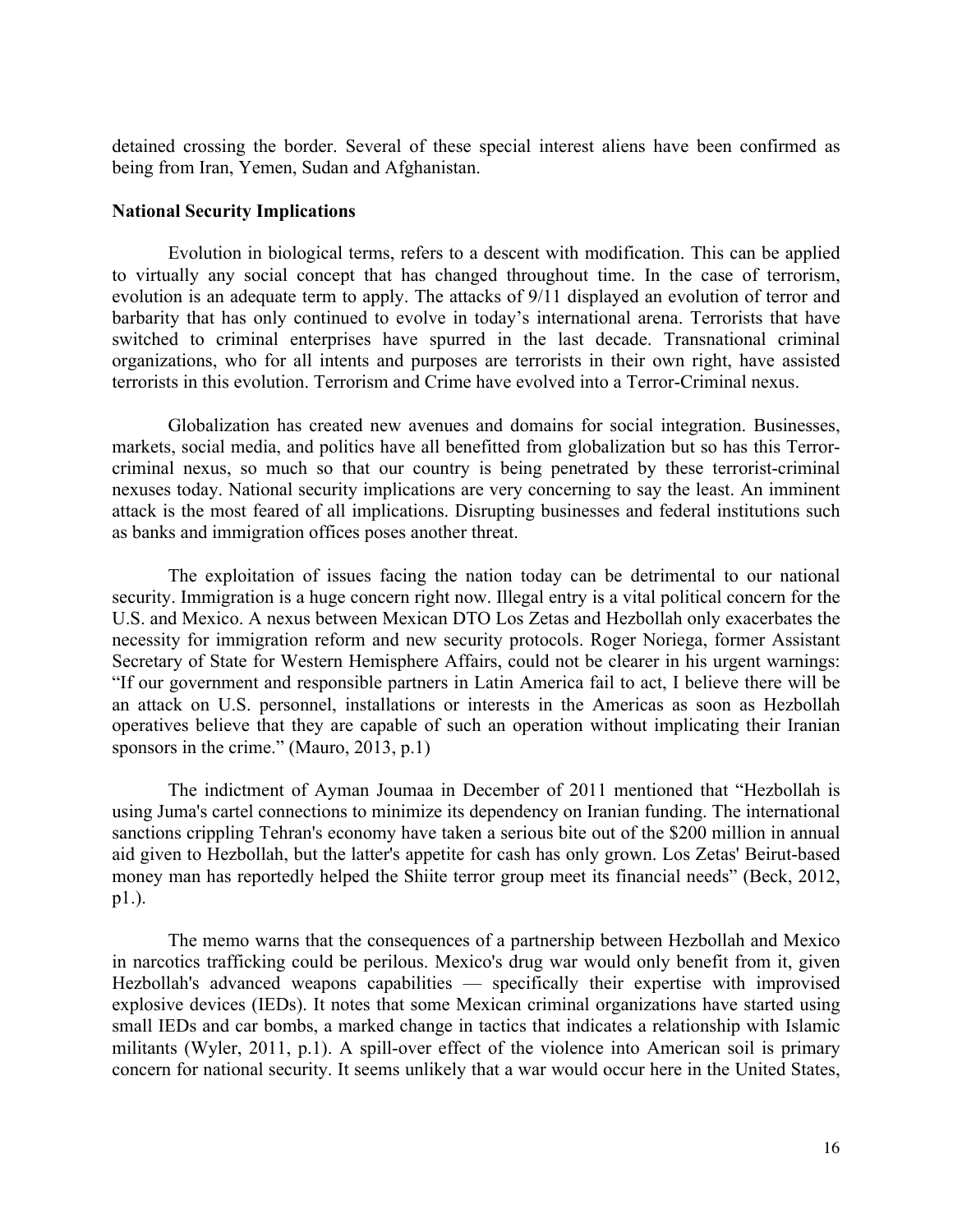however an evolution of criminal tactics such as guerilla warfare, and IEDs mentioned above are a much more realistic concern.

The partnerships between Mexican DTOs such as Los Zetas and Islamic militants like Hezbollah are mutually beneficial. The cartels are able to gain smuggling and weapons training, knowledge and strategic planning expertise. They also gain the opportunities to acquire cheap heroin from countries such as Afghanistan and Iran. Islamic militant groups take advantage of Mexico's drug war lawlessness and its open avenues on border with a potentially huge target at their doorstep, The United States of America.

## **Opposing Views**

The possibility of an imminent attack always exists however, the likelihood of an attack occurring in the present remains low for some experts. Hezbollah and Los Zetas would gain no direct benefit from attacking via ground war, "Hezbollah also has the ability to strike at the U.S. homeland itself," Berman said. "Given the lucrative nature of the organization's illicit activities throughout the hemisphere, the likelihood of such a development remains low. Still, Hezbollah's strategic calculus could conceivably change if it or its chief sponsor, Iran, were imperiled in a substantial way"(Brice, 2013, p.1).

The media in more ways than one can be intrumental in creating panic and spreading fear. Terrorism has been the key focus for national security concerns over the last decade. The word terrorism itself is enough to turn heads and spark conversations. The media entertains the many possible scenarios that arise out of terrorism concerns. Such is the case of a terroristcriminal nexus according to author Guadalupe-Correa Cabrera. She stated, "The media weds concepts such as 'narco-insurgency' and 'narco-terrorism', and has even brought in the possibility of an alliance of the U.S. deadliest enemy—Al Qaeda—and the brutal Zetas organized crime group" (Correa-Cabrera, 2012, p.43). The U.S.-Mexican border has been the focus of a lot of attention due to illegal immigration, the rampant corruption, and violence that thrives in Mexico. The media is partly to blame for such fears to be exploited, "the attention such a spectacle generates has intensified fear in the U.S., especially among U.S. border residents. In turn, this growing fear is used to justify extreme border security measures, including harsh legislation against undocumented immigrants (Correa-Cabrera, 2012, p.43),

Politicians utilize the media scare to help create and pass stricter laws and bills on the border issue, "Using their acccess to mass media, these politicians present a spectavular view of violence spiralling out of control in Mexico and threatening U.S. national security. The politicians see the violence the product of a so-called 'narco-insurgency' by Mexican TCOs whose habits of carrying out beheadings, mass kilings, and bombings 'are drawing comparisons to murders by Muslim extremists'(Correa-Cabrera, 2012, p.44)

Fear is a powerful motive, in this case, the authors agree that an imminent attack is unlikely due to existing operaitons that cannot afford to be disrupted or through sheer exploitation of the media. The inherehnt risks of a war spilling over onto the streets of the U.S. are a bi-product of media reports and politicians' agendas accoriding to Guadalupe Correa-Cabrera.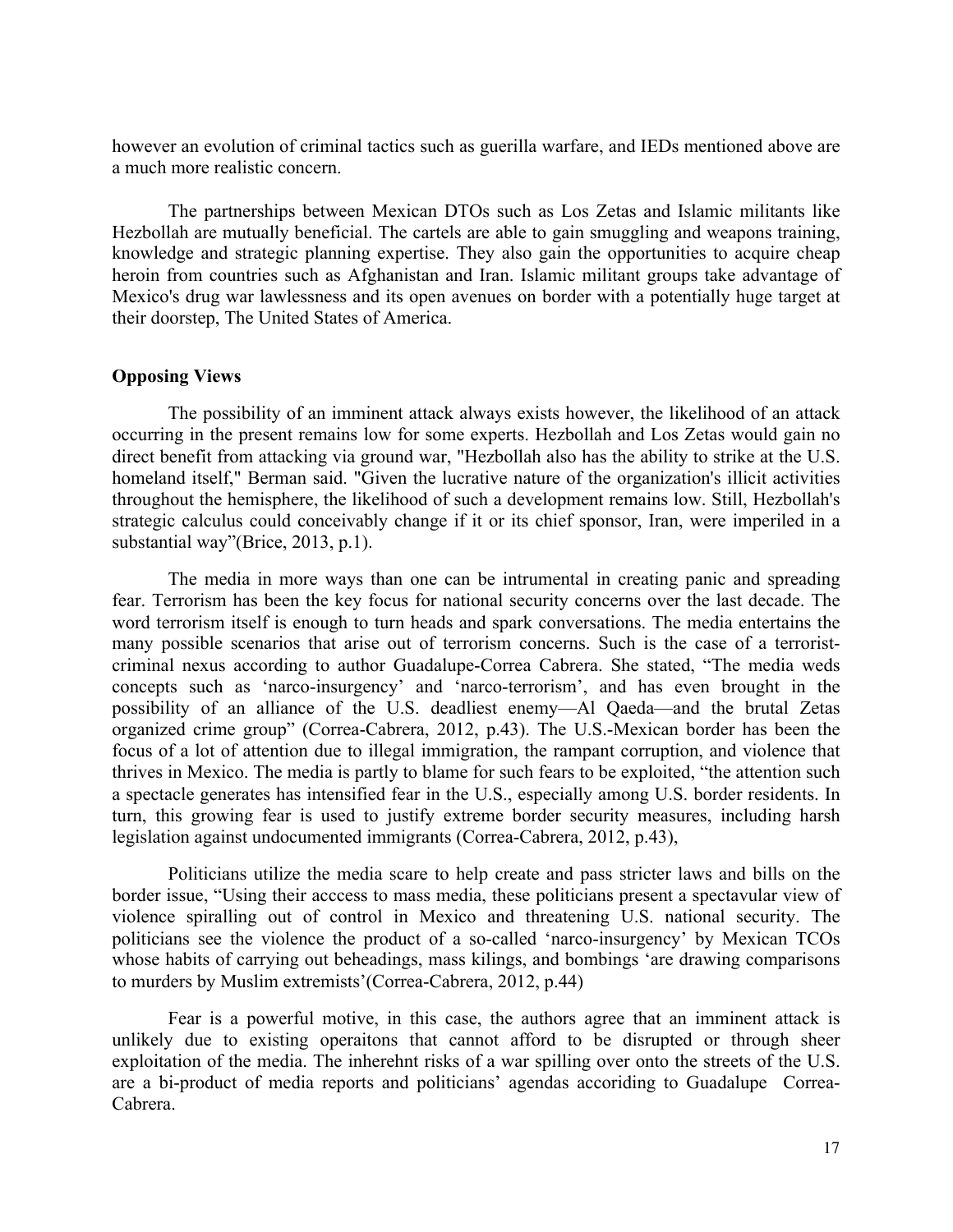# **Conclusion**

A nexus of terrorists and transnational criminal organizations does indeed exist between Hezbollah and Los Zetas. The partnership has allowed both groups to trade expertise and gain insight into new domains of operation. How far has this collaboration gone in succeeding infiltration of the United States? It has penetrated the United States National Security apparatus. This is made evident by the apprehension of numerous SIAs, thwarted attempts to launder money, illegitimate businesses discovered and testimonies from Hezbollah members. It is widely believed that Hezbollah has been operating in Mexico for some time now.

Mexican Drug Trafficking Organizations have adopted deadly fear based tactics that terrorist groups employ in their operations such as car bombs and propaganda. Los Zetas have air dropped propaganda in the form of leaflets in the inner cities of Mexico to spread their influence. They have also used improvised explosive devices or (IEDs) in cars to create chaos and fear in the general public. These tactics are not normally the modus operandi of a drug cartel. Expertise has been shared in the form of tunnels and passages. The most suspicious and possibly dangerous concept that is being shared according to several reports is the increasing number of Muslims that are being illegally transported to Mexico.

The city of Chiapas as I have stated in research has seen a rapidly increasing rate of Muslim radicals making the small city their home. If an exodus has indeed occurred and has been operating and functioning south of the border, then there must be more resources aimed at identifying these special interest aliens. The flow of illegal immigrants from across the Mexican-U.S. border is a key issue today in American society. The amount of fear that it generates is alarming and even more so the amount of ignorance that can be generated by the public can lead to a paralysis of logical reasoning.

# **Relevance of the Issue**

It is essential for the public to know of the connections made between Los Zetas and Hezbollah because we cannot afford to dismiss such a deadly nexus. In September of 2014, we saw reports from various law enforcement agencies stating that they believed the caliphate of ISIS was operational in Juarez, Mexico. This allegation stuck fear into many because of the possible implications for national security. If such an unpredictable and hostile threat can sneak up just south of the border, then how can we stop it at our doorstep?

I include this piece of news earlier for two reasons. The first is that I believe that transnational criminal organizations are terrorists. They may not have a political agenda or a religious fanaticism but they harm individuals and destabilize national security with their tactics. The second reason is that I experienced the fear that such reports create. The reasoning of individuals diminishes and logic seems to be absent from many conversations about terrorism and national security.

Hezbollah are not just a basic terrorist organization. They are a political party of the state that receives sponsorship. They are a driving force in Lebanon, Iran and Syria and have established connections in Venezuela, Yemen, Brazil, Argentina and Mexico to name a few countries. Hezbollah while not imminently planning an attack on U.S. soil, has many pieces in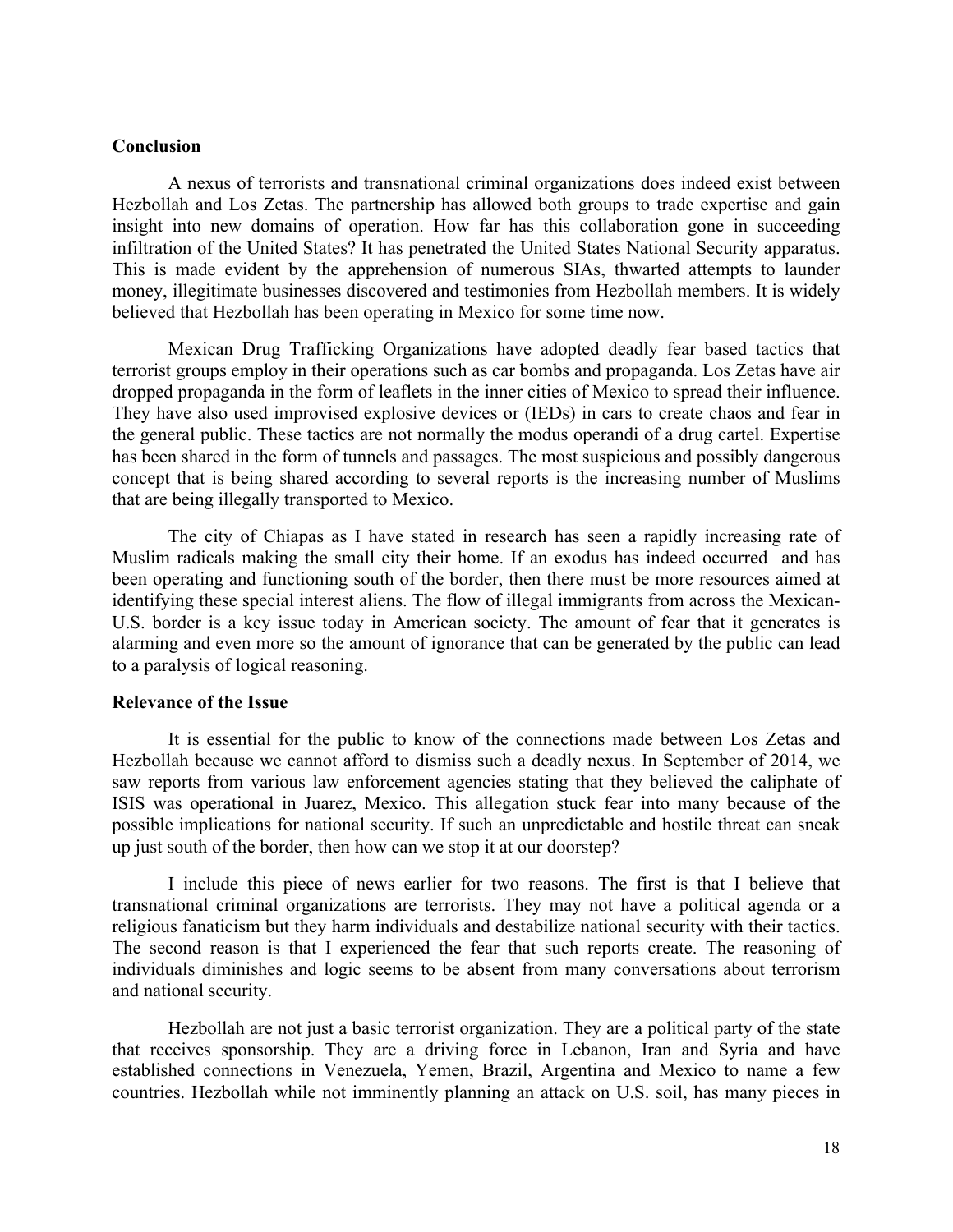place to conduct an act of terror on U.S. interests. The help of DTOs specifically, Los Zetas, creates a new level of fear and reality to national security.

## **Implications for Dismissal of Evidence**

Los Zetas are the most sophisticated drug cartel in Mexico. Their collaboration with the terrorist militant group Hezbollah causes great concern for what both groups "bring to the table". They have gained great power in their home countries because there is limited opposition that can engage them. Ideally in modern warfare, the United States is unrivaled, however this is not the case of this terrorist-criminal nexus. Guerilla warfare, ambush tactics, tunnel systems, allterrain warfare training and stockpiles of arms aids this deadly alliance.

The attacks of September, 11, changed the entire face of Homeland Security. Terrorism is the focus of the Department of Homeland Security. Issues that the country faces in immigration, or transnational criminal organizations are just avenues for terrorists to advance in. This issue is made easier for them with the aid of those TCOs and DTOs that seek to benefit from terrorist groups. The national security apparatus of the United States of America must not wait for concrete evidence to surface of collaborations between these two types of groups. What evidence does exist must not be overlooked because of a possible "fluke" or "outlier" in intelligence collection. Every lead must be looked into, and every report or allegation must not be brushed aside.

Los Zetas and Hezbollah have indeed collaborated together in some fashion, whether or not this collaboration is still ongoing is hard to decipher yet the evidence of the past dictates that there may be future collaborations between these two entities. There is no concrete evidence to illustrate a picture of where this nexus is at the moment and to what depth their relationship exists. However, I believe that a nexus does indeed exist based on the facts I provided in my research.

Hezbollah and Los Zetas acting as a terrorist –criminal nexus represent the evolution of terrorism. Traditional frameworks of terrorist hierarchies are disbanded in favor of fluid networks that operate discreetly in major cities across the globe. Blurred lines exist in the modus operandi of terrorist networks who act more as businesses rather than soldiers. Transnational criminal organizations assist in the evolution of terrorism by contributing their expertise in functioning as a business organization. Consequently, at the same time these TCOs gain new deadly knowledge on how to combat the law enforcement agencies and government authorities.

In conclusion, there is nothing to benefit from by waiting for more evidence of the existence of this nexus. The implications of this partnership advancing to even greater depths are cause for great concern. Jennifer L. Hesterman placed Los Zetas as a special concern in her book The Terrorist-Criminal Nexus. They are a concern to national security as well as international security because of their technical sophistication and connections to criminal gangs, DTOs and other terrorist groups. Hezbollah are a concern internationally because of their power and support from Lebanon, Iran and "business partners". Hezbollah and Los Zetas gain invaluable knowledge through their partnership and through their partnerships with other crime groups and terrorist groups. It is a time bomb waiting to explode in our homeland.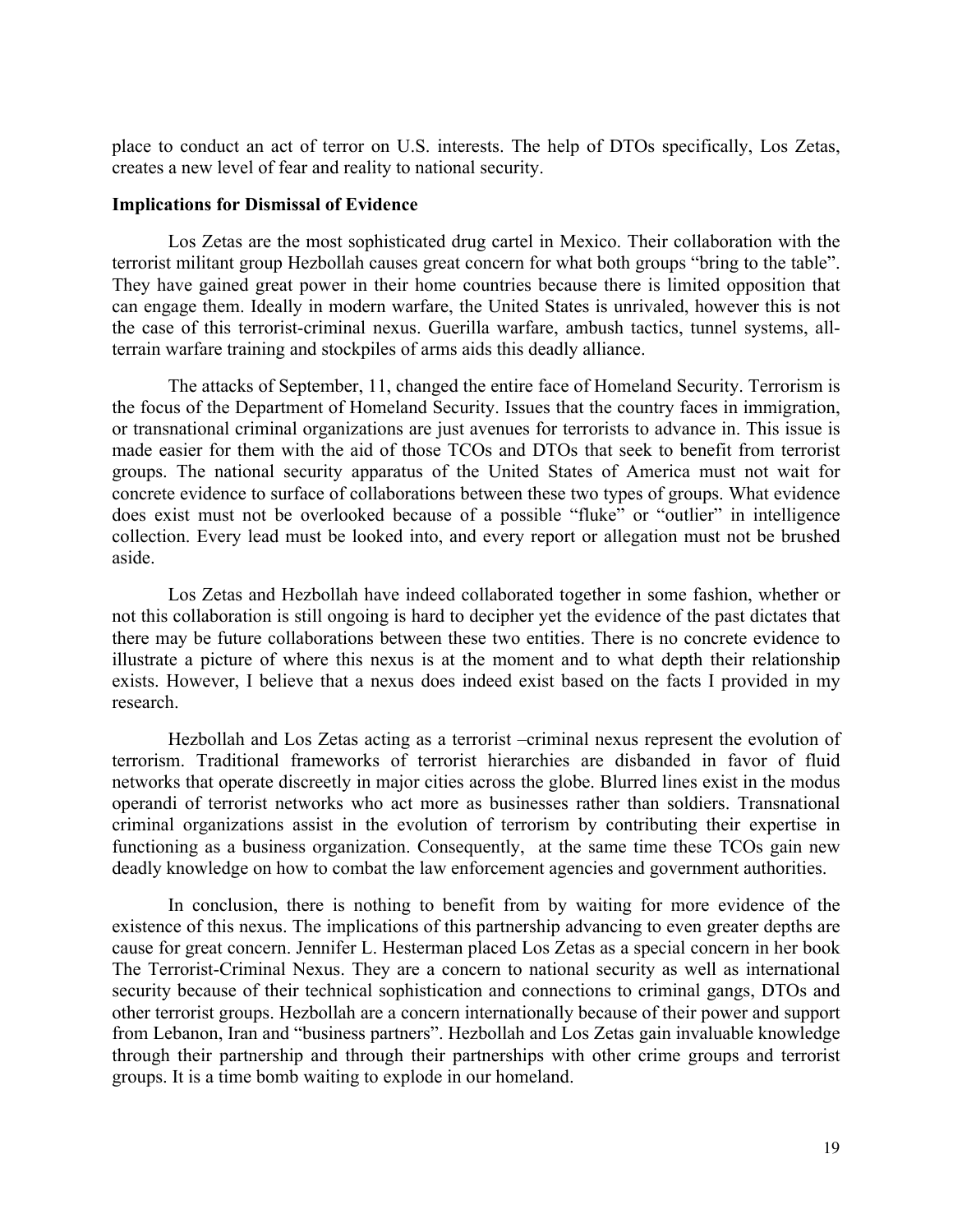# **Works Cited**

*ACH .* 2014. http://competinghypotheses.org/.

- Beck, Eldad. "Hezbollah's cocaine Jihad." *YNET News.* December 12, 2012. http://www.ynetnews.com/articles/0,7340,L-4325850,00.html (accessed October 10, 2014).
- Brice, Arthur. *Iran, Hezbollah mine Latin America for Revenue, Recruits, analysts say.* CNN. June 3, 2013.
- Correa-Cabrera, Guadalupe, Terence Garrett, and Michelle Keck. "Administrative Surveillance and Fear: Implications for U.S.-Mexico Border Relations and Governence." *Revista Europa de Estudios Latinoamericanos y del Caribe/ European Review of Latin American and Caribbean Studies* (Centrum voor Studie en Documentatie von Latijns Amerika (CEDLA)), no. 96 (April 2014): 43 - 45.
- Cratty, Carol. "U.S. plan targets transnational crime organizations." *CNN.* July 25, 2011. http://www.cnn.com/2011/CRIME/07/25/us.transnational.crime/ (accessed April 12, 2014).
- Geller, Pamela. *DHS Denies Muslim Terorrists Crossing US Border- Local Reporter Finds Evidence To the Contrary.* February 24, 2014. http://freedomoutpost.com/2014/02/dhsdenies-muslim-terrorists-crossing-us-mexican-border-local-reporter-finds-evidencecontrary/ (accessed September 20, 2014).
- Hernandez, Joel. "Terrorism, Drug Trafficking, and the Globalization of Supply." *Perspectives on Terrorism* 7 (August 2013).
- Hesterman, Jennifer L. *The Terrorist-Criminal Nexus: An Alliance of International Drug Cartels, Organized Crime, and Terror Groups.* Boca Raton: CRC Press, 2013.
- Heuer, Richard J. *CIA Library .* 2014. https://www.cia.gov/library/center-for-the-study-ofintelligence/csi-publications/books-and-monographs/psychology-of-intelligenceanalysis/art1.html.
- Hoffman, Bruce. *Inside Terrorism .* New York: Columbia University Press, 2006.
- Holton, Christopher. *Terror Trends Bulletin.* July 29, 2014. http://counterjihadreport.com/tag/los-zetas-cartel/ (accessed August 31, 2014).
- *Insight Crime .* May 17, 2011. http://www.insightcrime.org/news-analysis/guatemala-massacrepoints-to-zetas-influence-in-ca.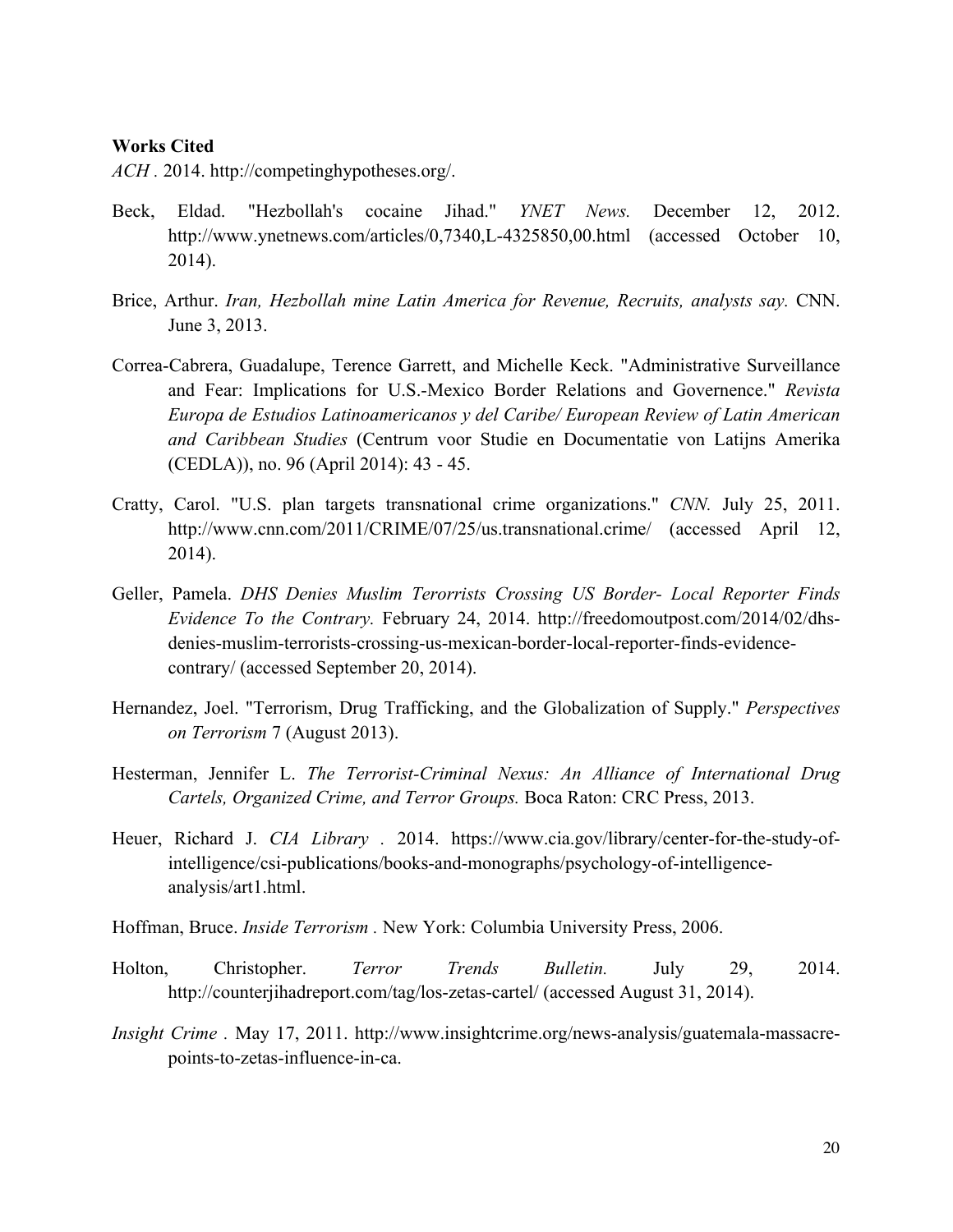- *Iron Triangle of Terror: Iran, Hezbollah, and Los Zetas?* Recorded Future. 12 11, 2011. http://analysisintelligence.com/intelligence-analysis/iron-triangle-of-terror-iranhezbollah-and-los-zetas/ (accessed 5 19, 2014).
- Levitt, Matthew. *Hizbullah narco-terrorism: A growing cross-border threat.* Op-Ed, Washington Institute, Washington, D.C.: The Washington Institute , 2012.
- Mandel, Robert. *Dark Logic: Transnational Criminal Tactics and Global Security.* Standford, CA: Stanford University Press, 2011.
- Martinez, Christopher. "Transnational Criminal Organizations: Mexico's Commercial Insurgency." *Miltary Review.* Vol. 92. Academic Search Complete, EBSCOhost . 2012.
- Mauro, Ryan. "Growing Hezbollah Presence in Southwest U.S." *The Clarion Project.* October 13, 2013. http://www.clarionproject.org/analysis/hezbollah-tattoos-increasing-found-usprison-inmates (accessed October 11, 2014).
- "Mexican Drug Cartel and Hezbollah Team Up to Infiltrate US." *Minutemennews.com.* October 23, 2013. http://minutemennews.com/2013/10/mexican-drug-cartel-hezbollah-teaminfiltrate-us/ (accessed October 11, 2014).
- Mincheva, Lyubov Grigorova, and Ted Robert Gurr. *Crime-Terror Alliances and the State.* New York: Routledge, 2013.
- Perry, Mark. *Talking with Terrorists: Why America Must Engage With Its Ememies.* New York, N.Y.: Basic Books, 2010.
- Quinn, Victor. "Hezbollah Using Mexican Cartels To Infiltrate USA." *Intelligence Overwatch.* 8 31, 2012. http://intelloverwatch.com/2012/08/31/hezbollah-using-mexican-cartels-toinfiltrate-usa/ (accessed 5 15, 2014).
- Rosenthal, Terence. *Los Zetas and Hezbollah, a Deadly Alliance of Terror and Vice.* Prod. Center for Security Policy. 7 10, 2013.
- Sauter, Mark A. *Homeland Security A Complete Guide.* 2nd. McGraw-Hill, 2012.
- Service, Haaretz, and Jack Khoury. "Mexico thwartz Hezbollah bid to set up South American network." *Haaretz.com.* July 05, 2010. http://www.haaretz.com/news/diplomacydefense/mexico-thwarts-hezbollah-bid-to-set-up-south-american-network-1.300360 (accessed October 10, 2014).
- Solar, Carlos. "State, Violence, and Security in Mexico: Development and Consequences for Democracy." *Mexican Studies/Estudios Mexicanos* (University of California Press) 30, no. 1 (October 2014): 251-253.